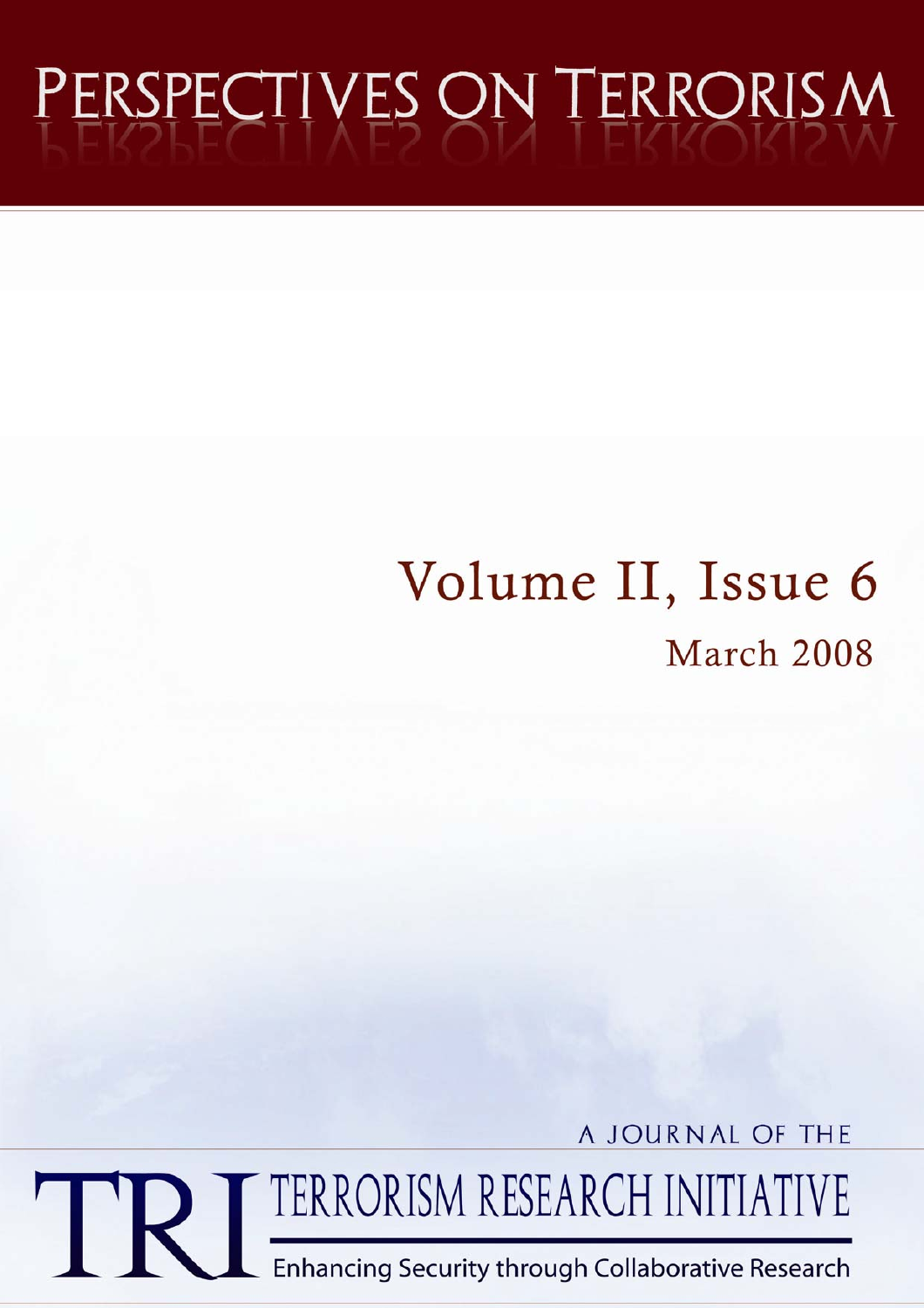# **Table of Contents:**

|                      | By Karl Roberts, John Horgan                                                           |  |
|----------------------|----------------------------------------------------------------------------------------|--|
|                      | <b>Responding to Terrorism: Pakistan's Anti-Terrorism Laws</b> 10<br>By Shabana Fayyaz |  |
|                      |                                                                                        |  |
| <b>A Book Review</b> |                                                                                        |  |
|                      | By Joshua Sinai                                                                        |  |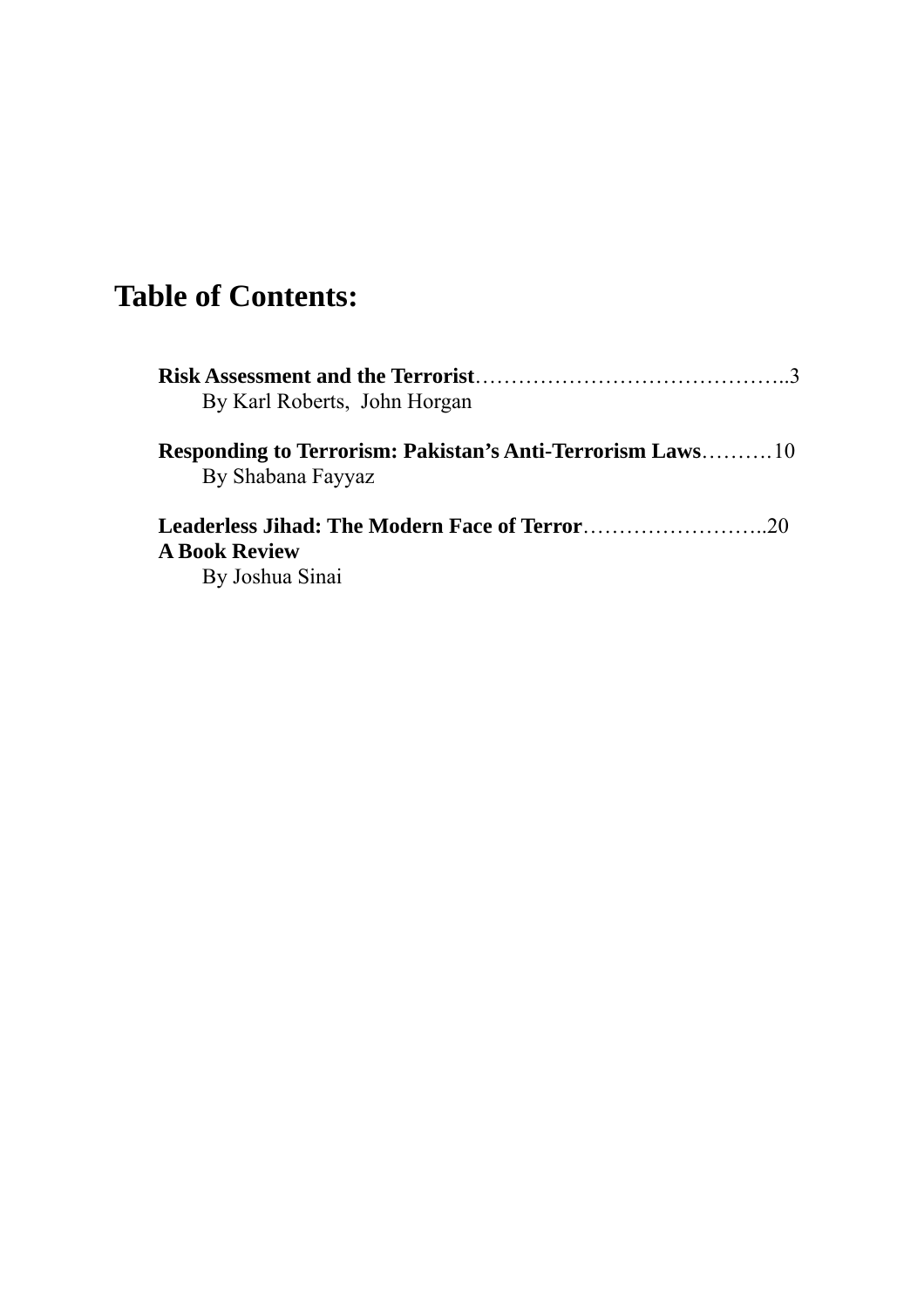### **Risk Assessment and the Terrorist**

#### *By Karl Roberts, John Horgan*

#### **Introduction**

Given the scale of challenges posed by the threat of terrorism and the perpetually limited resources available to counter terrorism, there is widespread agreement – if on nothing else - on the fact that there is an urgent need to find ways to prioritise the use of those resources. In this research note we argue that a greater consideration of the role of psychology in the development of risk assessment procedures may well be a useful tool to enable such prioritisation in a number of critical areas. It ought to be noted at the outset that there are many obvious challenges facing efforts to design risk assessment tools. Questions necessarily emerge about who needs to be assessed for risk and additionally - stemming from the conceptual confusion over what is meant by terrorism, and by extension, *extremism* - we might also wonder what is being risk-assessed? And finally then, we might ask what factors are related to the level of risk posed, and how we might identify these. At present we do not have complete answers to all of these questions, but this research note aims to explore some of these issues as a first step in the design of risk assessment tools for development in counter-terrorism.

#### **Definitions**

The term *risk* is generally associated with the likelihood of danger or harm. In the context of offense, harm may incorporate physical, sexual and psychological damage inflicted upon an individual or group of individuals by a particular event or events. It therefore follows that a *risk assessment* is a projection of the likelihood that a hazard, i.e. a harmful behaviour, or event, will occur. Additionally, other terms such as "dangerousness" have also been used in discussions of risk and refer to particular individuals or even groups of individuals who present a high risk of harm to others. While the goals of risk assessment may reveal different functions depending on the specific settings in which they are used, in general risk assessments are tools adopted to make the best possible predictions about future events in order to minimise the harm to others.

#### **Hazard Identification**

In discussing what risk assessment entails, a number of important factors need to be considered. The first is referred to as *hazard identification*. This involves a clear and unambiguous specification of the nature of the hazard. Within the field of psychology, the hazard is usually the behaviour that is likely to cause harm. For example hazards might include a physical or sexual assault, the use of firearms, verbal insults etc. It is important to clearly identify the hazard so that the end users (e.g. security analysts) of the risk assessment clearly understand the predictions (or hypothesis) stated.

In the case of terrorism, proper hazard identification is critical as there are many potential hazards to consider. As with defining what is meant by "crime", there are multiple behaviours and activities that could reliably constitute "terrorism." Terrorism can encompass extortion, bombing, activities associated with the preparation of bombs, shooting, arson, and a variety of other diverse behaviour. Given this, a wide range of risk assessment may be possible, and as such we might for example seek to examine factors that increase or decrease the likelihood of terror group *membership*. At another level we might also be interested in the hazard a terrorist group or an individual member of a terror group presents in terms of the likelihood of a terrorist *attack*. At another level still, we might be concerned about the risk of occurrence of *particular* expressions of terrorist violence, for example, whether we are likely to see shootings or suicide bombings by a particular group.

Doubtless, for each of these hazards there are a number of shared and specific risk factors that may raise or lower the risk of the particular hazard. Moghaddam has identified a metaphor of terrorist engagement that suggests the presence of various levels of involvement. [1] The factors he describes as being associated with different levels of involvement can be considered as risk factors for progression into and through terrorist organisations and this may well form a useful starting point in specifying risk factors associated with particular types of hazard in this context. Similarly, Horgan presents a model of involvement in terrorism that is based upon the identification of risk factors for initial involvement, but develops Moghaddam's metaphor by distinguishing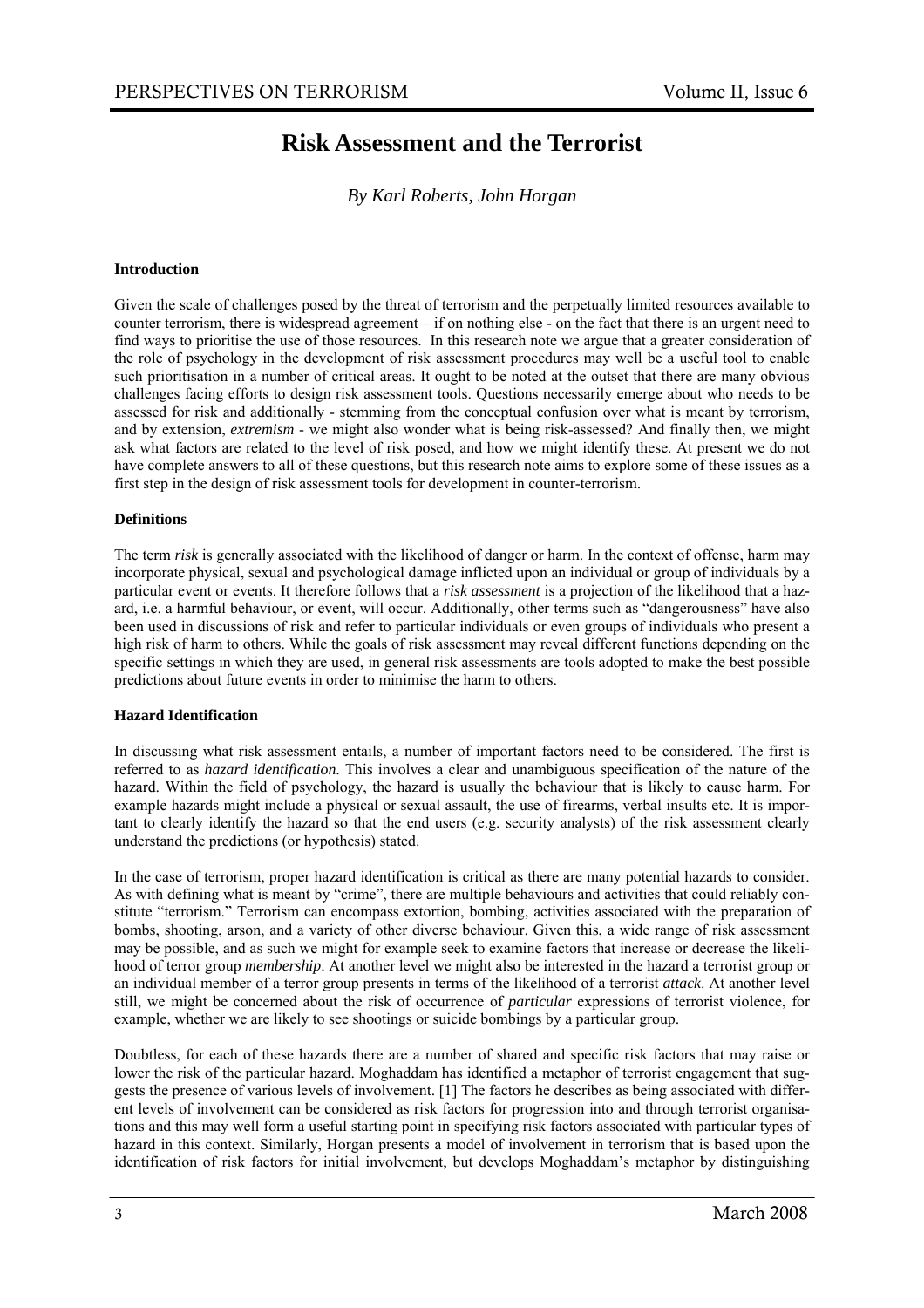between the factors that govern involvement and those factors that govern engagement in terrorist activities. [2] The factors that predict involvement, and the qualities that govern the progression to deeper and deeper levels of commitment, may not necessarily have a bearing on the ways in which individuals come to engage in terrorist activity. The significance of this issue in understanding how risk (broadly speaking) may be conceptualized, is critical. In criminological terms, these distinctions are not new (e.g. Clarke and Cornish)[3] but they have rarely been applied to thinking about terrorists (with some exceptions, e.g. Taylor)[4].

#### **Frequency of a Hazard**

Another important issue in risk assessment is the predicted frequency of a given hazard within a specified time frame. This essentially refers to how often a hazard is likely to occur within a period of time. It is important to clearly specify the time frame under consideration because different durations of time are likely to be related to different levels of opportunity to commit offenses. For example, a forensic psychologist compiling a risk offense report for a parole hearing would typically be interested in the likelihood of the individual committing another offence within, say, six months, two or even ten years of release from prison. All other things equal, the longer the time frame, the greater the opportunity the offender may have to offend, so six months may offer fewer opportunities for re-offense than, say, two years. Furthermore, when considering the time frame it is important that the predicted frequency of the hazard is set within a time frame that is practically useful. Over a large time frame the hazard may be unmanageable. For example, a prediction that an individual is likely to carry out an offense, say, a bombing, some time in the future is likely to be less useful in managing a risk and in prioritising resources than a prediction that there is a high likelihood of a bombing within a clearly specified time frame, like six months. In the context of terrorism the time frame may be of additional importance given that terrorist groups on occasion may work towards specific dates, e.g. specific anniversaries. Although the date may be several years in the future, the risk of offense does not diminish with time but increases as the key date approaches.

Similarly, the terrorist group may engage in other activities in support of the future event, e.g. activities designed to obtain required funding, collection of weapons, identification and training of recruits to carry out the attack, surveillance of target sites etc. Each of these supporting activities in themselves could be a hazard that may be subject to additional risk assessment.

#### **Problem of Low Base Rates**

One of the difficulties in violence risk assessment in general is the problem of low base rates. Essentially what this means is that the hazard in question is not very common relative to other forms of behaviour. For example, the base rate for homicide in the United States in 2005 was 6.1 cases per 100,000 people. In comparison, the rate for major cardiovascular diseases was 277.3 cases per 100,000 people and an overall premature death rate by all causes was 798.8 cases per 100,000 people. [5] Homicide then is relatively unlikely compared with other risks to life. In a similar vein, terrorist acts have a low base rate. For example in 2005, 56 US civilians were killed as a result of terrorism which leads to an estimated death rate due to terrorism of 0.019 cases per 100,000 people (assuming a United States population of 295,500,000 in 2005). [6] Terrorist violence may therefore be considered to be a relatively rare event, despite the potentially enormous consequences it may bring. With a low base rate hazard, a statement that it is unlikely to occur is likely to be an accurate reflection of its likelihood; however such a prediction may not be very useful as it does nothing to allay public fear and is of little use in attempting to manage what risk there might be.

In addition, and related to the point above, the risk management issue only becomes meaningful when we accept that terrorist events only represent the tip of the iceberg. The successful terrorist event - for example, a bombing - will only happen because it is sustained and enabled through a series of informal but related activities.

Risk assessments therefore need to be mindful of their usefulness and specificity in the light of unlikely events. A rare event may be of low frequency but being able to suggest those factors that increase or decrease its likelihood and ultimately how likely it is, may enable law enforcement to plan more effectively. In any event, this also highlights how a narrow focus of what constitutes "terrorism" may in itself be one of the most obvious obstacles to risk management.

#### **Dynamic Risk Assessment**

Hazards are part of the social world and are not separate from it; as such there may be risk factors that serve to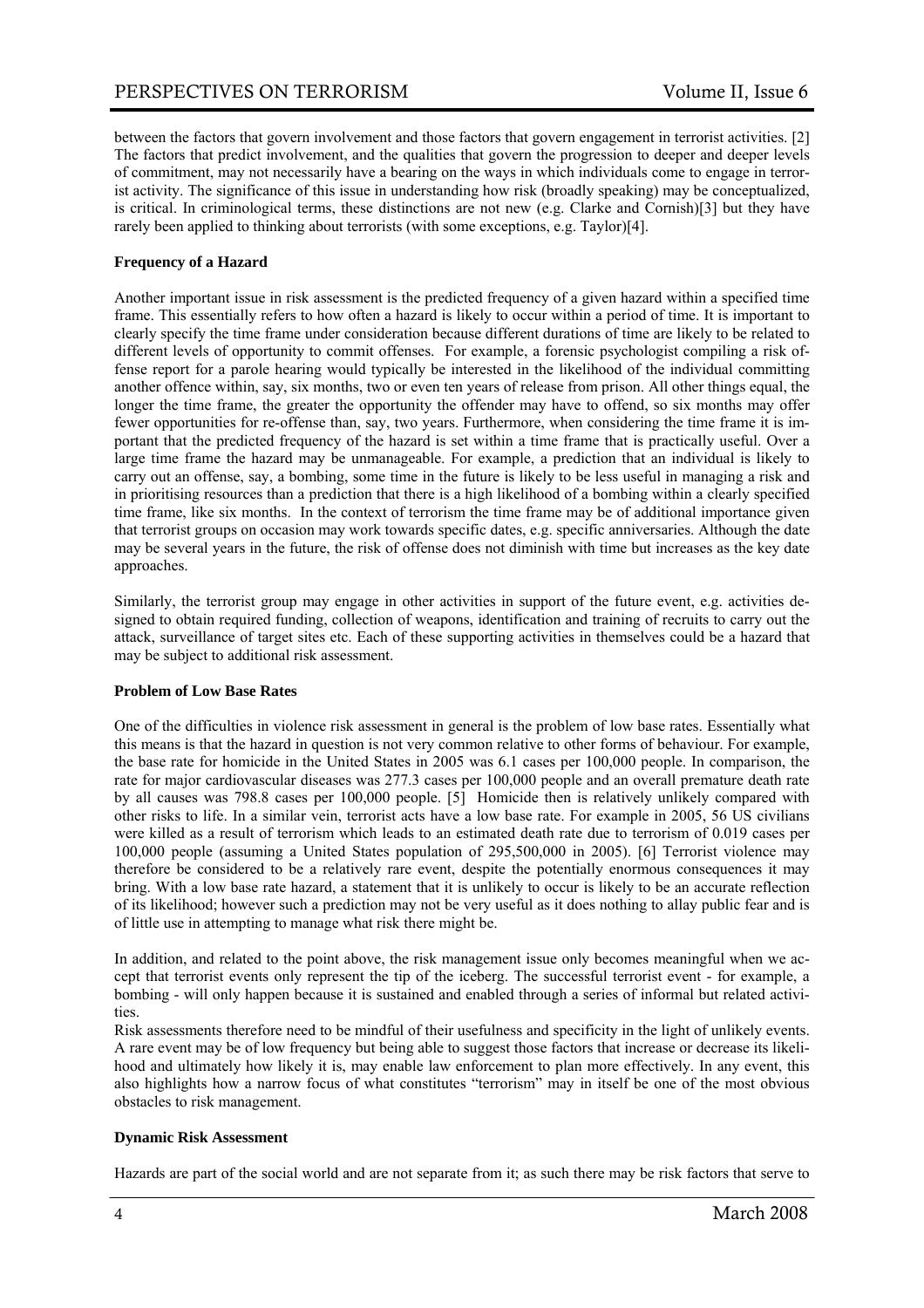raise or reduce the likelihood of a hazard occurring that may change over time. There are two broad classes of these risk factors - *static* risk factors and *dynamic* risk factors. Static risk factors are factors that do not change over time. These are typically historical or categorical factors, for example, the gender of an individual, features of their childhood, e.g. family discord, periods spent in local authority care, nationality, date of birth, experience of abuse during childhood, etc. Dynamic factors, on the other hand, do change over time and these can be under or outside the control of individuals. For example, the availability of weapons and explosives, changes in social support for an individual and/or a particular group, activities of security forces etc. A risk assessment therefore needs to consider both static and dynamic factors. To illustrate, in the context of violence risk assessment, a commonly used risk assessment tool is the HCR20 Violence Risk Assessment Scheme.[7] This was designed to assess risk of violence for individuals with a mental or personality disorder. The HCR20 assesses an individual's propensity for violence across a range of ten static (historical) and ten dynamic (clinical and risk management) factors. **Table 1** lists the relevant risk factors.

| <b>Historical Factors</b>    | Clinical Risk and risk management           |
|------------------------------|---------------------------------------------|
| Previous violence.           | Lack of insight.                            |
| Young age at first violence. | Negative attitudes.                         |
| Relationship instability.    | Active symptoms of major mental<br>illness. |
| Employment problems.         | Impulsivity.                                |
| Substance use problems.      | Unresponsive to treatment.                  |
| Major mental illness.        |                                             |
| Psychopathy.                 | Plans lack feasibility.                     |
|                              | Exposure to destabilizers.                  |
| Early maladjustment.         | Lack of personal support.                   |
| Personality disorder.        |                                             |
| Prior supervision failure.   | Noncompliance with remediation<br>attempts. |
|                              | Experiencing stress.                        |

**Table 1: HCR20 Risk factors for violence** *(Webster, Douglas, Eaves, & Hart, 1997)***.** 

As may be seen, the static or historical factors are unchangeable as they are events and characteristics that are in the past, whereas the dynamic, clinical and risk management factors, may change, e.g. the individual may find social support by starting a new relationship or may no longer be experiencing the symptoms of major mental illness. Risk management strategies may also serve to change these dynamic factors; for example, an individual may be placed in an environment where they are unable to experience destabilizers such as drugs or alcohol thus reducing risk of violence.

#### **Specific Risk Factors**

In addition, for any given hazard there are risk factors that will increase and others that will decrease the likelihood of a hazard occurring. A risk assessment therefore needs to be sensitive to both types of risk factors and the degree to which they impact the likelihood of the hazard occurring. All too often in risk assessment the focus is upon factors that raise a hazard's risk whilst neglecting factors that reduce risk. This is illustrated by reference to the HCR20. For example, a previous diagnosis of Psychopathy significantly raises the likelihood of an individual to be violent in the future. In contrast, should the individual become involved in a close relationship with someone whom they develop a close and mutual affectionate attachment with, the risk of violence is likely to be reduced because the individual may now have some form of social support (a lack of social support being a risk factor for violence). To appreciate how this may be relevant to understand risk as it applies to the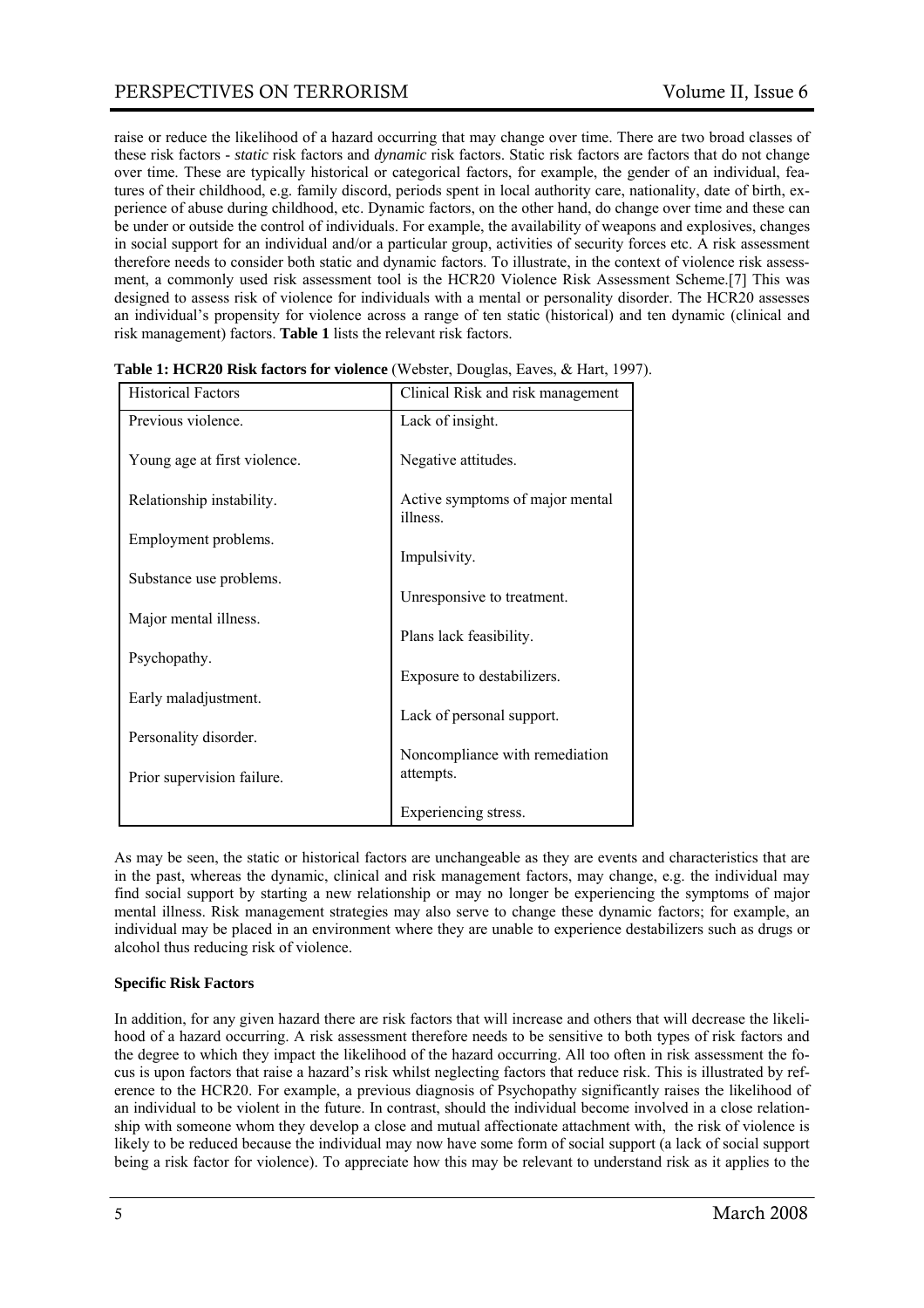terrorist, the availability of weapons and explosives may increase the risk but a change in the public image of the terrorist group, dwindling membership and reduced community support may all serve to reduce it. Further research is likely to be able to further illuminate the relationship between differing factors and types of terrorist risk.

#### **Repeated Risk Assessment**

Dynamic risk factors, by nature, change over time. This means that that the risk may rise or fall with changes in an individual's behaviour, circumstances and the specific risk management strategies being employed. Therefore it is desirable that risk assessments are carried out on a regular basis to reflect these changes. As a very simple example, a terrorist group may present a lower risk of carrying out an attack in the absence of explosives; however the risk that they pose will change should they somehow acquire them. It is important to acknowledge here also the possibility that the absence of certain types of weapons may be influential in the development of other forms of threat by the terrorist group. The need to obtain funds with which to purchase explosives or weapons, for example, may increase the risk of the group carrying out the supporting criminal activity. Risk assessment thus needs to be an on-going process that is sensitive to the emergence of new forms of threat. The difficulty with on-going risk assessment is of course identifying when to carry out each assessment should this be hourly, daily, weekly, monthly etc? Unmistakeably, the regularity of a risk assessment needs to be determined by the particular circumstances of the group or individual of interest. For instance, terror groups evolve over time. Sometimes they may be very active in response to events, at other times - due to changes in membership, the attitude of the greater society, and the particular expressions their activities take – their level of activity may be reduced or change in nature, frequency or scope. More regular risk assessment should be made for groups or individuals that are known to be particularly active at any given time. It may be that for certain individuals, the risk assessment may need to be done on a daily basis due to identified intentions to act. Essentially, it follows that any risk assessment should be flexible and related to the demands of the particular circumstances.

#### **Modelling Risk**

A part of the development of risk assessment tools is the production and testing of models of a specific hazard risk. A risk model will specify the precise relationship between risk factors and the occurrence of the risk. Usually different risk factors will have different types of relationship with the specified hazard. Some risk factors may have a positive relationship with the hazard such that identifying the presence of that risk factor increases the likelihood of the hazard occurring. Sometimes the relationship will be negative, indicating that the occurrence of the risk factor serves to reduce the likelihood of the hazard occurring. Also, risk factors are likely to have different strengths of relationship with the particular hazard so that the presence of some factors will have a greater effect upon the hazard occurrence than others. By way of an example, regular drug use is positively correlated with risk of violence, serving therefore to *increase* the risk of violence whereas the existence of an extended social network of friends is negatively correlated with risk of violence, serving to *reduce* the risk of future violence. Drug use has a stronger association with risk of violence than does an extended social network so that where regular drug use is identified, even when an individual has an extended social network, the risk of violence will increase but not by as much as if the individual had no social network. Hence the risk model can help identify not only which factors impact a hazard risk, but in which ways they impact it and how they collectively combine to change risk.

A risk assessment based upon a particular risk model may be helpful in counter terrorism activities by identifying which risk factors are most influential in changing the level of risk. This could be useful in prioritising resources relevant to the specific risk factors. By way of a simple example, a risk assessment model may specify that increasing the number of members of a group increases the likelihood of a terrorist attack and that this has a greater contribution to increasing risk than, say, the amount of money the group has access to. In prioritising resources it might therefore be opportune to target recruitment activities as opposed to financial activities. The challenge of course is to generate and test appropriate risk models for the various hazards relevant to counterterrorism.

#### **Risk Assessment Tools for Terrorism**

The creation of empirically valid risk assessment models for aspects of terrorism that can form the basis for risk assessment tools is likely to be a useful enterprise. Risk assessment tools such as HCR20 have shown promise and proved their worth in a range of fields related to harm reduction. For example, the police in the United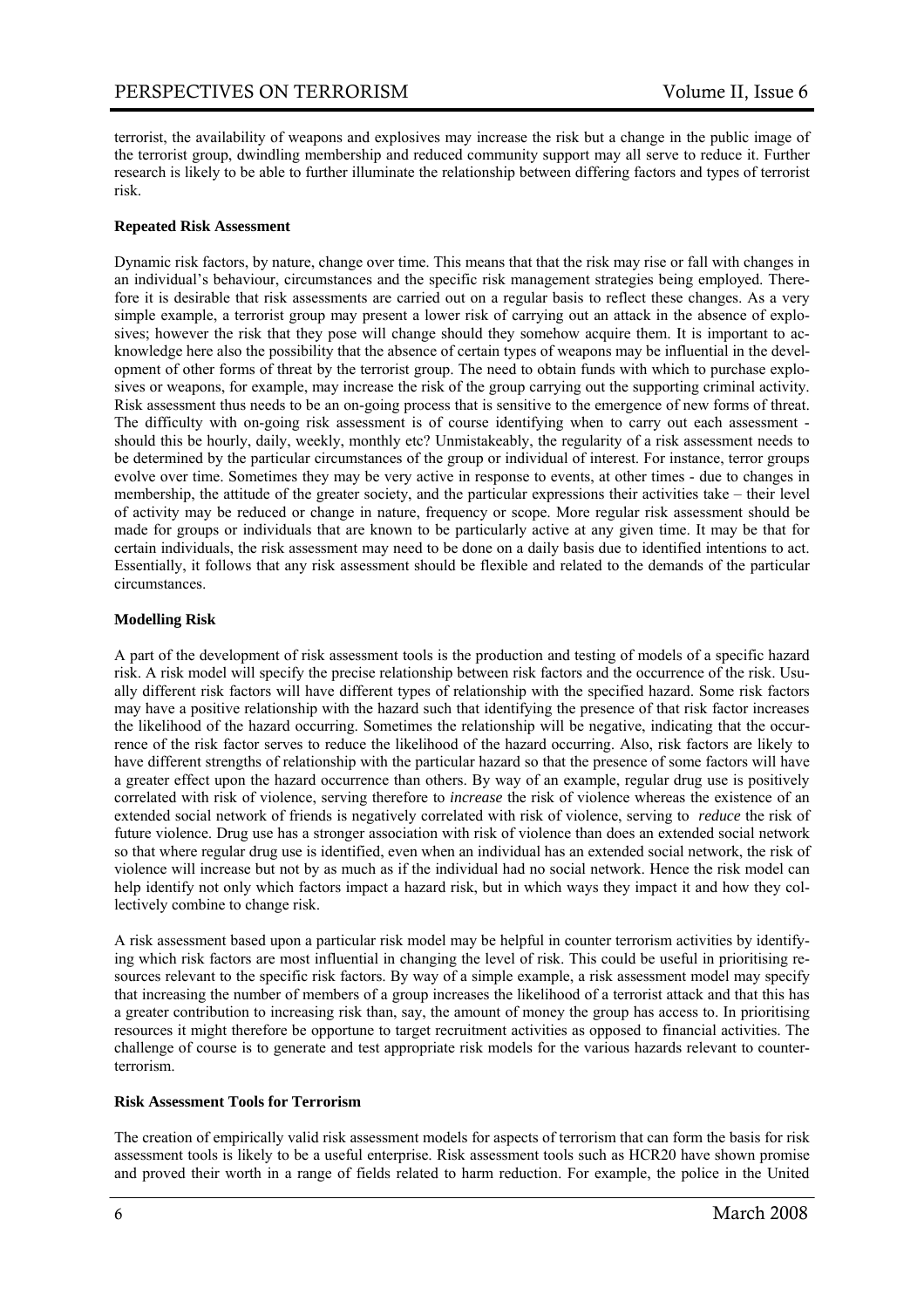Kingdom have made use of risk assessment tools for the prediction of domestic violence and have identified reductions in the number of cases of domestic murder since the introduction of such tools. In prison settings, risk assessment tools are being used to predict harmful behaviour such as sexual violence, stalking and physical violence and have had a significant impact upon decision-making at parole hearings and in creating risk management strategies for offenders on release from prison. The most successful (in assessing the risk of the hazard) of these risk assessment tools are evidence-based, derived from empirical research that has identified significant risk factors and the relationship that they have with the particular hazard. However, in the case of terrorism although some researchers have produced models that implicitly suggest potential terrorism risk factors, to date there has been little systematic study of the specific relationship between these risk factors and aspects of terrorism. Such research is vital as a prelude to any attempt to create useful risk assessment tools for terrorism.

Of course one of the underlying problems in attempts to conceptualize and devise such tools is in the identification of the hazard – what would a terrorism risk assessment tool seek to predict? Depending on our ability to conceptualize the relationships between the core factors outlined in this research note, this could be in a number of areas, including the risk of a given individual seeking involvement in a terror group, the risk of a group engaging in violence, the particular risk of violence an individual poses or even the risk of particular types of violence (bombings, suicide attacks, WMDs etc.) posed by an individual or group.

#### **Context of Risk Assessment**

In devising risk assessment tools for terrorism another important issue relates to the context in which the risk assessment tool is to be used. An understanding of the importance of context places particular requirements and constraints upon risk assessments. This applies especially in terms of the purpose of the risk assessment, in the types of information that are available to influence the risk assessment and in the capacity of individuals to those charged with carrying out the risk assessment. For example, in prisons, risk assessments might be required to aid parole decision-making and might seek to identify the risk an individual poses on release over some specified time frame. In the context of law enforcement the need may well be different, for example, to identify the risk of specific types of violence in the immediate future.

In different contexts, different types of information may be available. In prisons, reports from mental health professionals and prison staff might be available, and would typically be expected to include reports from interviews and psychometric assessments of the individual. Supporting these would sometimes be accounts by prison staff detailing their observations of an individual's behaviour over a significant period of time. Other information on the nature of the offenses an individual has committed and details of an individual's background and lifestyle would also be expected to be available. Together these amount to a significant collection of behavioural information. In contrast, law enforcement personnel are unlikely to have at their disposal such a rich source of behavioural information about a given suspect. They may have details of behaviour from observations and details of the individual's interests and activities from surveillance and reports of informers, but this is likely to be relatively narrow and limited. Given this, risk assessment tools need to be mindful of the sorts of information that is likely to be available to those doing the assessment, and their ability to ascertain significance in and out of all apparent contexts.

Additionally, the capacity of individuals in a particular context to carry out the risk assessment needs to be considered. In prison a risk assessment could legitimately require the assessor to interview an individual as part of the assessment. In the law enforcement arena this might prove difficult if not impossible – some jurisdictions would certainly not allow law enforcement interviews with individuals who were not under arrest not to mention the risk of compromising intelligence operations by carrying out such interviews. Therefore, it is likely that very different kinds of tools will need to be designed for use in different contexts.

#### **Risk Management**

While the identification of risk factors and their relationship to a hazard might be an important step towards conceptualizing the hazard, a risk assessment in itself is of limited use in reducing the likelihood of a hazard occurring. For this reason it is generally expected that risk assessment and risk management would be closely related. Therefore risk assessment needs to be the first stage in the development of risk management strategies. In essence a risk management strategy involves a plan for implementing actions that may be taken to minimise the likelihood of the hazard occurring. In managing risk it should not be forgotten that there are risk factors that serve to *increase,* i.e. factors positively related to, the likelihood of the hazard occurring, and factors that *de-*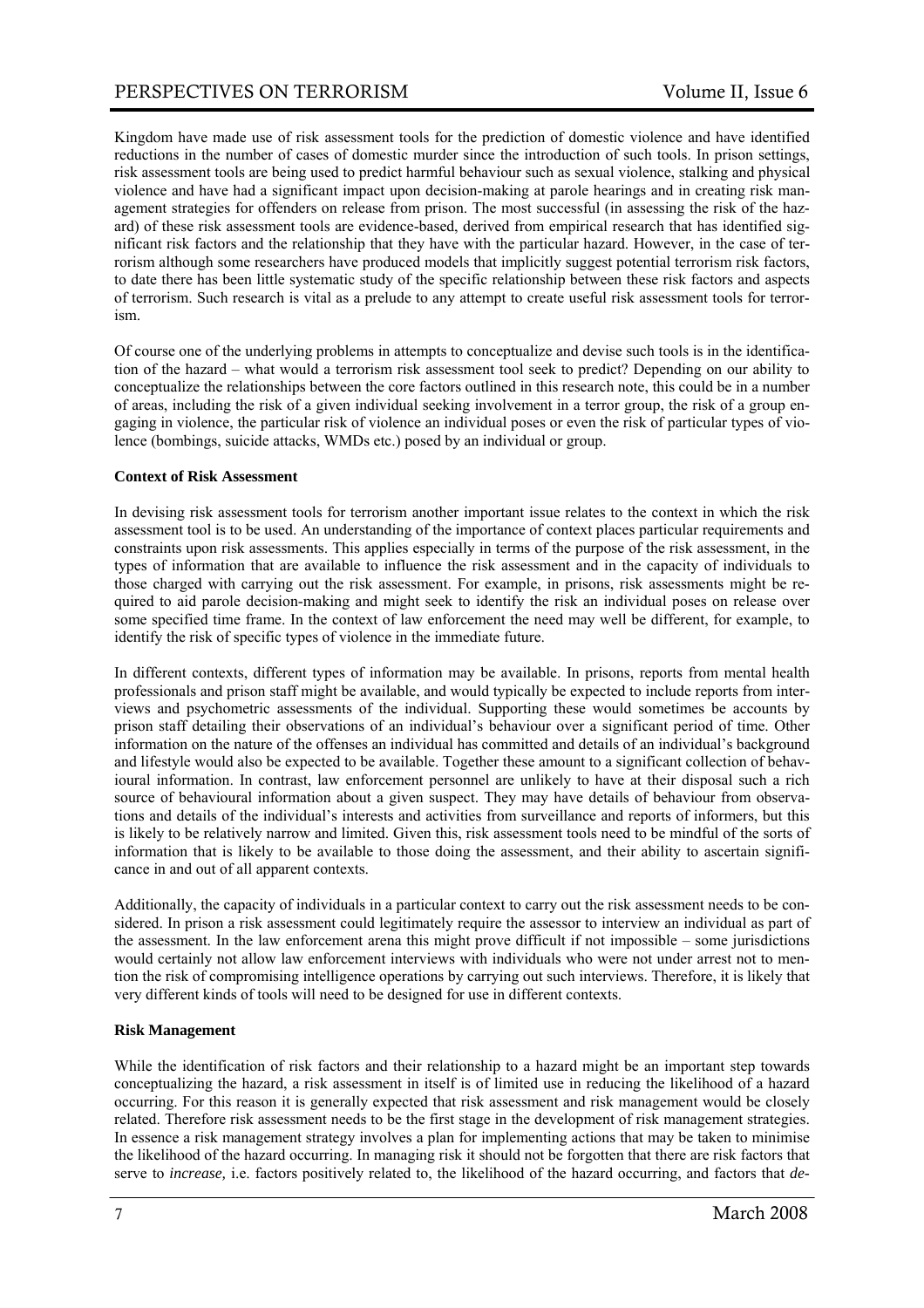*crease,* i.e. factors negatively related to, the likelihood of a hazard occurring. A risk management strategy may therefore attempt to mitigate those factors increasing the risk and perhaps encourage those factors that reduce the risk. In the context of terrorism, mitigating factors that may increase risk might include attempts to actively disrupt a terror group's ability to recruit new members, infiltration of the group by security forces, disruption of its capacity to obtain weapons, capture of group members and strengthening defenses against terrorist activity. Encouraging factors that serve to reduce risk may include, for example, encouraging the wider society to report suspicious activity, attempt to persuade members of society not to join terror groups, and increasing the rewards of non-participation in terror groups. It is therefore desirable, and sensible, that risk assessment be couched within an approach to risk management where risk assessment specifies the hazard and factors related to its occurrence and a strategy is devised to mitigate or protect against it.

#### **Conclusion**

This research note has considered a variety of issues relevant to thinking about how risk assessment as conceptualized in forensic settings might relate to the development of tools to assess and ultimately manage terror risk. In considering the relevance of these issues for terrorism, it is important not to be distracted by the feature differences of the contexts driving the current examples (e.g. forensic settings), but to see how the consideration of which risk issues are conceptualized provides us with the basis of a framework for developing risk assessment tools that may have similar positive impacts in the context of terrorism. Certainly if tools could identify risk factors for involvement in terrorism, on varying levels, this may aid counter-terrorism work in designing strategies that impact those risk factors and contribute to the prioritisation of resource allocation in planning exercises. Similarly, identifying those factors that make attacks more or less likely could aid in targeted counter-terrorism strategies. Risk assessment of those convicted of terrorist acts whilst in prison could certainly inform parole decisions and may inform methods of risk management should they be released.

Taking the points raised within this research note together, an agenda for research in terrorism risk assessment begins to emerge. In designing risk assessment tools an important first step is conceptualising the risk - exactly what hazard is being assessed? Once this important question has been answered, the next phase is to develop empirically valid risk assessment models linking risk factors to the hazard. Once generated, risk models will specify which factors need to be considered in designing risk management strategies and how the degree of risk will be altered by changes in specific risk factors. The design of risk assessment tools in counter-terrorism will need to be informed by relevant theory and empirical research. The research will necessarily require the collection and consideration of data describing various risk factors so that relevant factors and their precise relationship to the hazard in question can be derived. This is an area in which collaboration between psychologists skilled in forensic risk assessment and practitioners working within counter-terrorism can collaborate towards mutual benefit with the sharing of ideas, data and research methodology. Potential benefits for the researcher include an opportunity to study factors relevant to the aetiology of different terrorist behaviour; for the practitioner: empirically valid tools to be used in countering terrorist activity. Certainly, there does appear to be a need for psychologically informed risk assessment tools as part of counter-terrorism strategy. The experience from other spheres of criminal justice indicate that evidence-based, empirically valid risk assessment tools not only aid resource prioritisation but can aid attempts to manage a variety of diverse hazards.

*Karl Roberts is Director of the Centre for Investigative Skills at the University of Sunderland, a Chartered Forensic Psychologist of the British Psychological Society, and is accredited by the United Kingdom Association of Chief Police Officers as a Behavioural Investigative Advisor. He has considerable operational experience working with the police as a Forensic Psychologist.* 

*John Horgan is Director of the International Center for the Study of Terrorism at Penn State. His forthcoming book Walking Away from Terrorism: Accounts of Disengagement from Radical and Extremist Movements will be published by Routledge at the end of 2008.* 

#### NOTES:

- [1] Moghaddam, Fathali, "The Staircase to Terrorism, A Psychological Exploration," *American Psychologist*, 60 (2) 2005.
- [2] Horgan, John (2005). *The Psychology of Terrorism* (London: Routledge).
- [3] Clarke, R.V.G., and Cornish, D.B. (1985). 'Modeling offenders' decisions: A framework for research and policy', in M. Tonry and N. Morris (eds.), *Crime and Justice: An Annual Review of Research, Volume 6* (Chicago: University of Chicago Press).
- [4] Taylor, Maxwell (1988). *The Terrorist* (London: Brasseys).
- [5] National Center for Injury Prevention and Control (2008), *WISQARS Injury Mortality Reports*.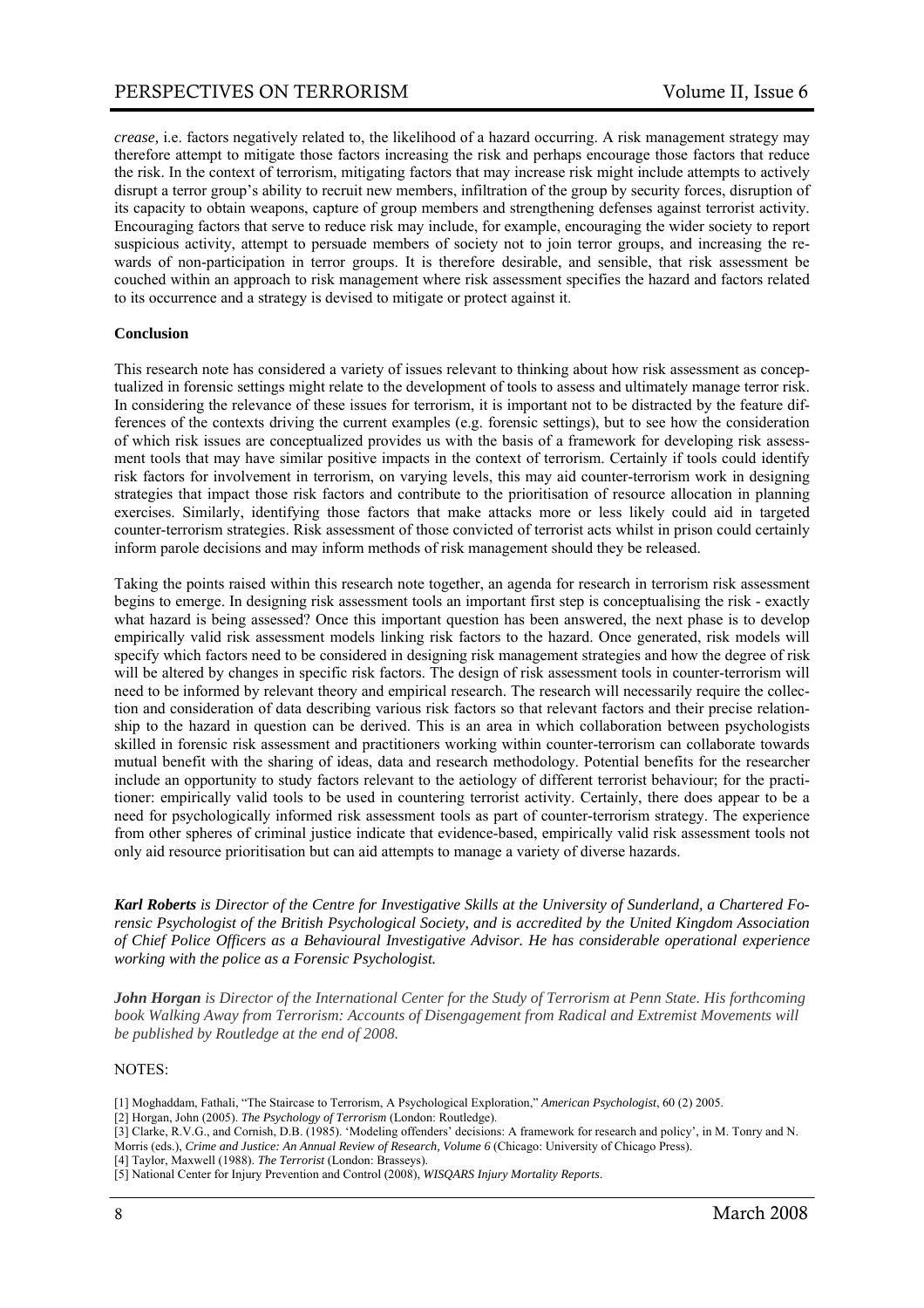[6] United States Bureau of Justice Statistics (2006).

[7] Webster, C., Douglas, K., Eaves, D., & Hart, S. (1997). *HCR-20 Assessing Risk for Violence: Version II*. Burnaby, British Columbia: Mental Health, Law & Policy Institute, Simon Frazier University.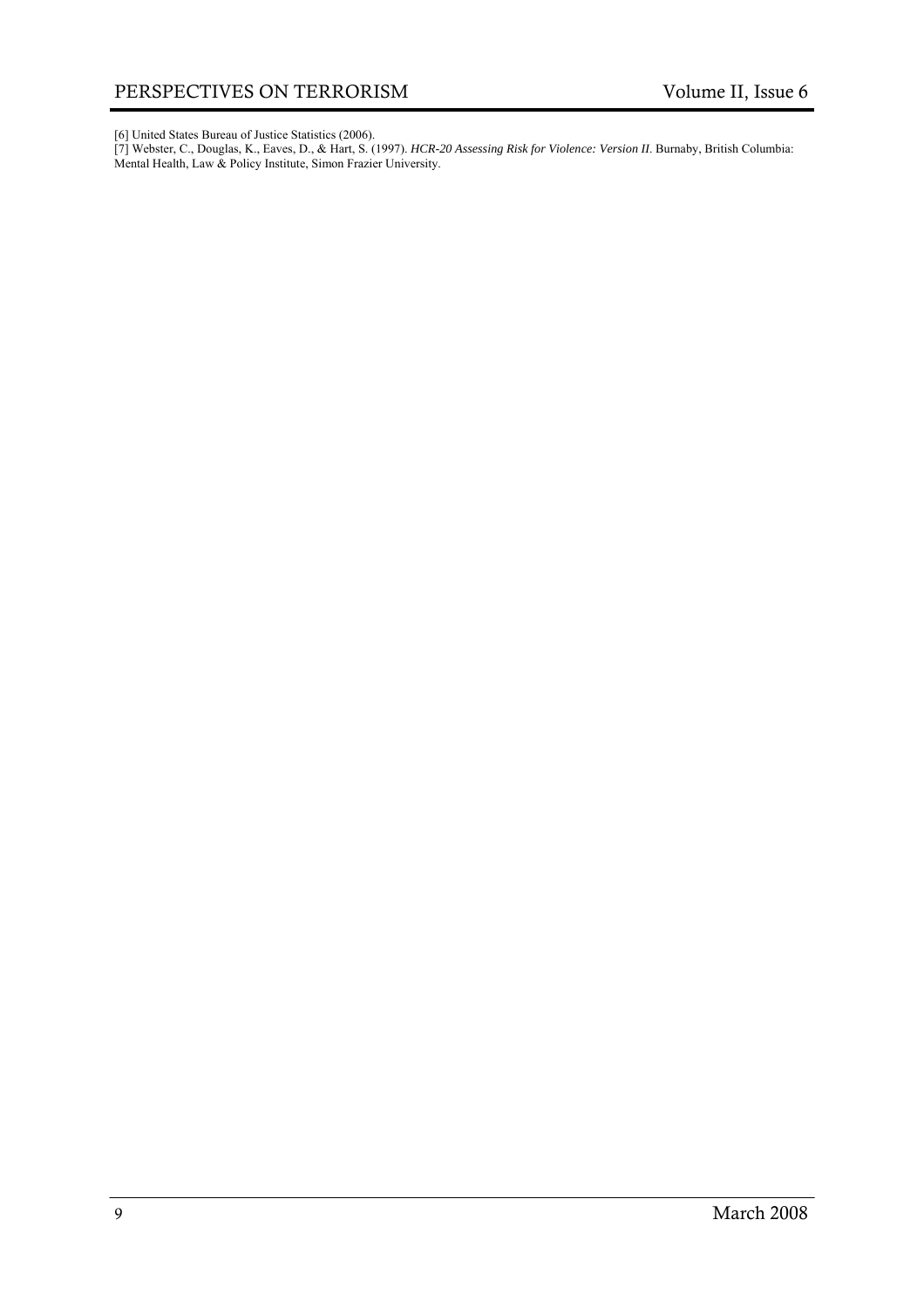## **Responding to Terrorism: Pakistan's Anti-Terrorism Laws**

*By Shabana Fayyaz* 

#### **Introduction**

In the post-9/11 landscape, effectively checking political violence and terrorism in Pakistan through preventative legal measures remains a challenge at both state and local levels. Literally speaking, anti-terrorism (sometimes abbreviated as AT) generally refers to passive, defensive, protective, or legal measures against terrorism. Efforts to deter terrorism may take the form of severe penalties under anti-terrorism laws, such as circulating descriptions or photographs of terrorists in the media, offering rewards for information, or might involve a naturally evolved deterrent, such as pressuring the kin of terrorists. As Niccolo Machiavelli wrote in *The Prince*, "fear is maintained by a never failing dread of punishment."

How do these principles of anti-terrorism apply to Pakistan? Have stringent laws reduced acts of terrorism and deterred those who might commit them? This paper aims to understand and explore these key concerns while charting the evolutionary process of anti-terrorism laws within Pakistan. The analysis is based on the framework detailed in the following arguments/pointers:

- Anti-terror laws crosscut boundaries between administration, constitution, criminal, immigration, military law, and laws of war within and beyond. That is, one cannot analyze the anti-terror regime of any state in isolation from its domestic environment that is composed of political, administrative, societal, and economic variables. Parallel to this, the impact of the regional and the international factors cannot be minimized.
- The State reserves the right to make and amend laws for the security of its citizens.
- Rule of law is the key to the success of anti-terror mechanisms within the state.
- Anti-terror laws form a critical component of the comprehensive counterterrorism policy of the government.
- Public support, political will, and state capacity are vital in lessening the gap between anti-terrorism goals (as envisaged in the laws) and their practice or implementation.

This paper follows systematic analyses of anti-terrorism policy by tracing the contributions of earlier governments to the development of anti-terror laws in Pakistan. Part one of the paper looks into the historical background of the present anti-terror regime. Salient points and the context of the Suppression of Anti-terrorism Act of 1975 and the Anti-terrorism Act of 1997 by the Nawaz Sharif government are discussed in this section. Part two of the paper discusses the Musharraf government's amendments to the earlier anti-terror craft. Here, the gap between the perception/intent of the anti-terror legal regime and the reality on ground will also be discussed side by side.

#### **Part One: Evolution of Anti-terror Mechanism in Pakistan**

Marcus Tullius Cicero, Roman philosopher, orator, lawyer, and politician, once stated that "the soul, mind, and meaning of a State lie in its Laws". That is, laws are a reflection of the state's mindset and commitment to fight issues like terrorism. As the very nature of terrorism has evolved into a complex and multi-faceted phenomenon, so has the state's response to it. For more than three decades in Pakistan the government has introduced "special" legal measures to deal with certain criminal offences outside the regular criminal justice regime. The government in the 1970s interpreted political violence, nationalist movements, and certain criminal offences as acts of terrorism and sectarian violence and thus instituted a parallel legal system to try those who commit these crimes. The regular criminal justice system was deemed incapable of delivering justice swiftly.

Here, the decisive role of the politics that heavily influenced the adoption and usage of the anti-terror mechanism as a means to suppress dissent and extend executive control over the legislature and political opponents cannot be ignored. Very often the laws under the garb of "anti-terrorist measures" that deal with anti-state (at times political/bureaucratic opponents of the regime of the day) elements were in fact used for political purposes. Historical analysts have termed Prime Minister Liaquat Ali Khan's adoption of the Public and Represen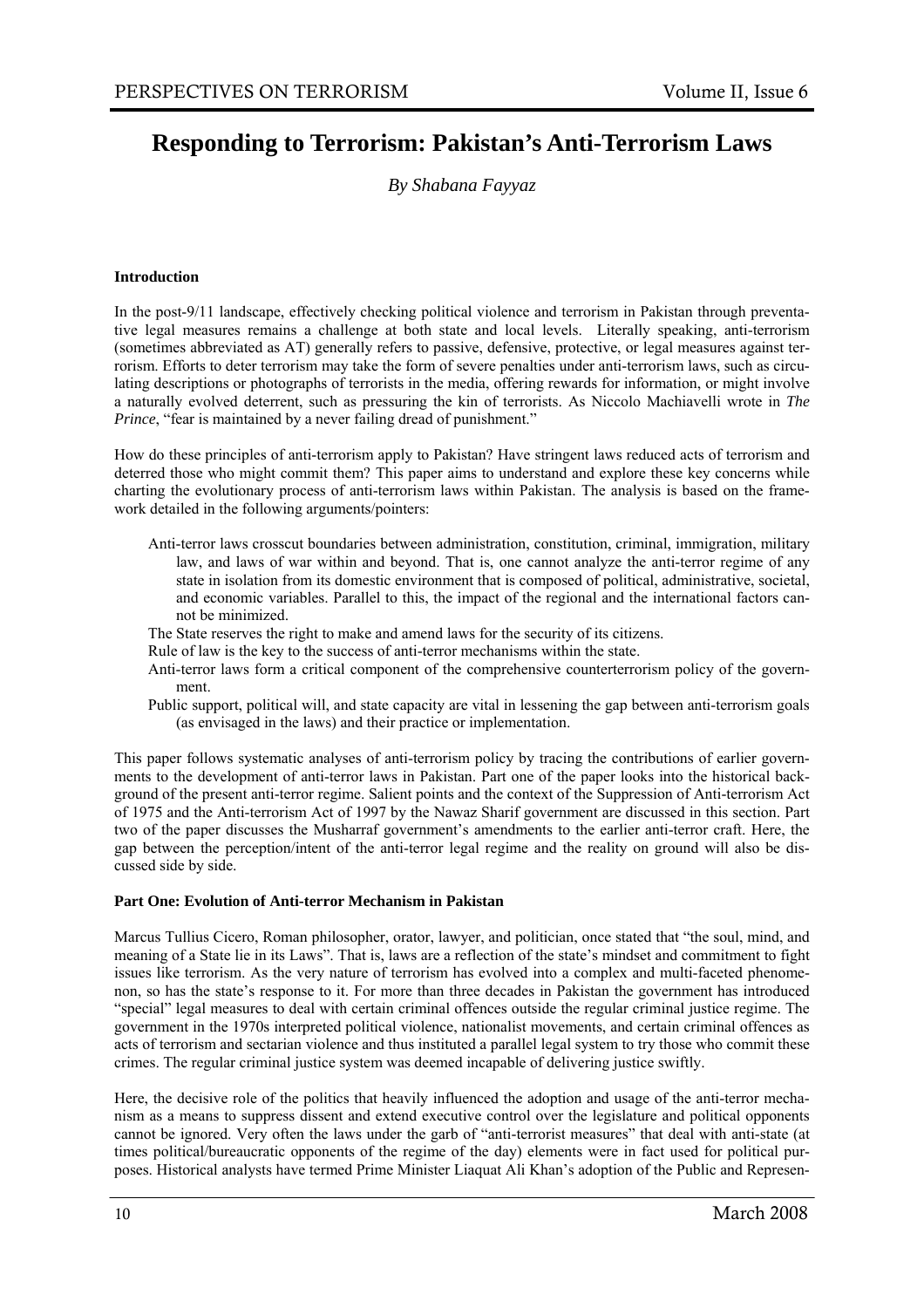tative Officer (Disqualification) Act of 1949, PARODA, as a political instrument that was "used as a political weapon and succumbed to political considerations."

Prior to the Suppression of Terrorist Activities Act (1975) various regimes in Pakistan used the British-crafted Criminal Procedure Code, especially Section 144, to control political activity and suppress anti-state activities. Under British rule, it was designed to allow a District Magistrate to prohibit large gatherings and carrying of arms during times of civil disobedience.[1]Under General Ayub Khan's military rule there existed "whole series of repressive measures abolishing all civil liberties, censoring the press, and imposing extraordinary penalties for criminal acts. "[2] The Security of Pakistan Act (1952), the Defense of Pakistan Ordinance (1955), and the Defense of Pakistan Rules (1965), were also frequently used for political objectives. The role of the judiciary was infringed upon and political dissent was controlled by the enactment of Public Offices (Disqualification) Order (PODO) of March 1959 and the Electoral Bodies (Disqualification) Order (EBDO) of August 7, 1959, respectively.[3]

Interestingly, the very definition of terrorism was purely politically charged and domestic in nature. Those in opposition to the federal or central government were deemed "traitors" and were equated with "anti-state" principles, against the integrity of Pakistan as a whole. The so-called anti-terror mechanisms instituted through revival of old and new ordinances, military martial law orders and decrees, and the limitation of the role of the judiciary remained vague and ill-defined. The ambiguity factor was exploited for the benefit of the government of the day and terrorism was dealt with on an *ad hoc* basis, at times with the regular judicial system or through Executive Decrees or Ordinances outside the existing judicial set-up. This resulted in a blurred distinction between political opposition and political violence. As a result, all opposition to the central government was dubbed "anti-state" rather than being perceived as merely "anti-government."

In the early 1970s, the Z A Bhutto government facing violent opposition and nationalist movements in the NWFP (North West Frontier Province) and Baluchistan resolved to undertake all "necessary steps" to stop the politics of terrorism and secession.[4] In October 1974, the government established "special" courts for "suppression of acts of sabotage, subversion, and terrorism".[5] The stated objective of the 1974 ordinance was to provide "special provisions" for suppressing such acts and to establish "special" courts with exclusive jurisdiction for "speedy trials" of such crimes.[6] The creation of "special courts" meant a departure from the regular judicial system in order to address the violence and ensure swift justice. The 1974 ordinance was approved by parliament and a few months later became the Suppression of Terrorist Activities (Special Court) Act of 1975.[7] A new era began in Pakistan's legislative history wherein "special" laws and courts dealing with "terrorism" or "terrorist acts" became the norm.

Likewise, the definition of "terrorist acts" became much broader and the list of offenses that could be tried by "special" courts also expanded. To quote a seasoned historical analyst, Saeed Shafqat, "Wali Khan's NAP (National Awami Party)[8] was banned and its top leadership was arrested. Police raided Peshawar university campuses to recover "foreign arms"…. Wali Khan was charged with conspiring against the state and a special tribunal was set up to try him."[9]

**The Suppression of Terrorist Activities (Special Courts) Act of 1975** incorporated a number of measures to expedite the slow legal process. Adjournments in court proceedings were not granted unless "necessary in the interest of justice."[10] The Act also provided that once the accused had appeared before the court, the remaining trial could proceed even if the accused subsequently absconded.[11] It departed from the universal principle of presuming the accused innocent until proven guilty.[12] That law presumed the accused guilty when found in possession of any article which could be used in the commission of the offence he was accused of committing, or when apprehended "in circumstances which tend to raise a reasonable suspicion that he has committed such [an] offence."[13] It was then that the accused had to convince the court of his or her innocence. This shift in the onus of proof is regarded as a serious issue in evaluating the human rights record under the past and present anti-terror regime. The situation is well captured by the comments of Human Rights Commission of Pakistan (HRCP) Consultant Mr. Najam U Din, "Against such a shift in the onus of proof, all that the most innocent of accused can do is present proof of past good behavior or blanket pleas of innocence."[14]

The 1975 law remained in force until being repealed and replaced by the Anti-Terrorism Act (ATA) of 1997, [15] which is the principle "special" anti-terror law currently in force. In between these two laws, the government introduced a range of laws aimed at dealing with "special" needs, and the laws were mainly directed at expeditious adjudication of cases concerning acts of terrorism.[16] These laws included the Special Courts for Speedy Trial Ordinance (1987), the Terrorist-Affected Areas (Special Courts) Ordinance (1990), and the Ter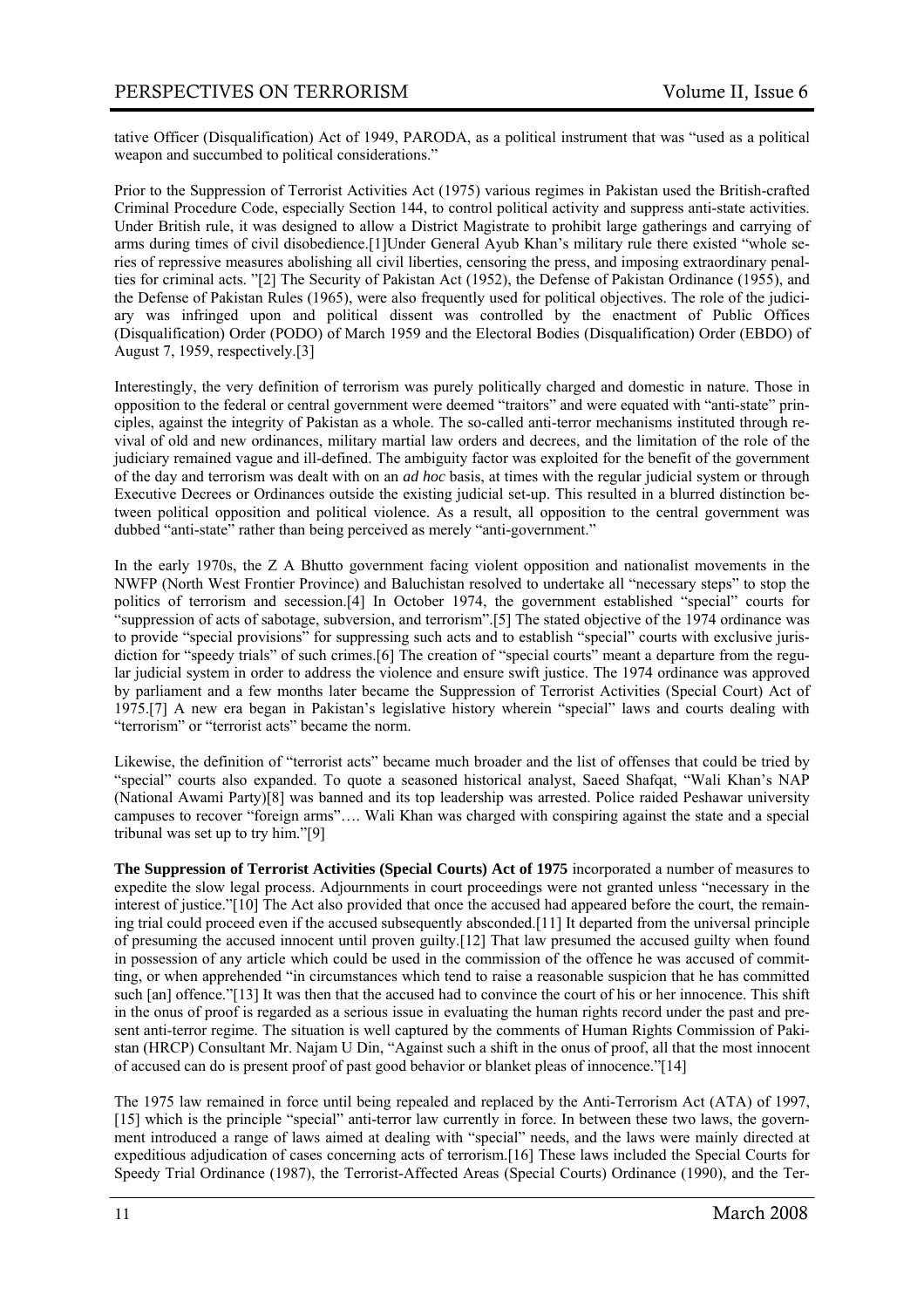rorist-Affected Areas (Special Courts) Act (1992).[17] What follows after the introduction of the Anti-Terrorism Act (ATA) in 1997 is essentially an account of efforts by the government to depart from standard legal practice and of some interventions by the judiciary to put limits in place upon such "special laws."

ATA was the brain child of the Nawaz Sharif government that sought to "impart timely and inexpensive justice by establishing a parallel legal system."[18] ATA was preceded by many years of sectarian violence and terrorist incidents across the country. Nawaz Sharif's government felt that "unless criminals and terrorists get severe punishment, the violence and growing rate of crime cannot be stopped."[19] The law encompassed "special" measures to expedite trials. It embraced the expanded objective of preventing "terrorism and sectarian violence" and providing "speedy trial of heinous offences."[20] The law aimed to act as a deterrent for would-be terrorists by incorporating the broader definition of terrorism and rigid deadlines to ensure speedy justice. ATA was a definite departure from the regular judicial system and an attempt by the government to dominate the proceedings of terrorism-related cases. The Act defined terrorism as:

Whoever, to strike terror in the people, or an any section of people, or to alienate any section of the people or to adversely affect harmony among different sections of the people, does any act or thing by using bombs, dynamite or other explosive or inflammable substance, or firearms, or other lethal weapons or poisons or noxious gases or chemical or other substances of a hazardous nature in such a manner as to cause the death of, or injury to, any person or persons, or damage to, or destruction of, property or disruption of any supplies or services essential to the life of the community or display firearms, or threaten with the use of force public servants in order to prevent them from discharging their lawful duties commits a terrorist act.[21]

Crimes within the purview of the ATA of 1997 included murder, the malicious insult of the religious beliefs of any class, the use of derogatory remarks in respect of the holy personage, kidnapping, and various statutes relating to "robbery and dacoity."[22] Such a broad definition of terrorist acts was seen as blanket cover available to the ruling government to define virtually any kind of violence as terrorism.

Concurrently in 1997, ATA created special "anti-terrorist courts." This again was a departure from the existing judicial system and an attempt to create a parallel system directly staffed and monitored by the executive rather than the judiciary. A judge in an anti-terrorist court could be a session judge, or an additional session judge, district magistrate, deputy district magistrate, or an advocate with ten or more years of experience appointed by the government. Such judges would have no specific tenure of office, serving at the discretion of the government.

The law required investigation of offences within seven days.[23] Once the case is submitted to court, the trial is to be conducted within seven days,[24] and the trial judge is specifically barred from granting more than two consecutive adjournments.[25] Failure to adhere to the time frame could result in disciplinary action against the presiding judge.[26] Those accused of crimes could be tried in absentia and appeals against conviction and acquittal of such courts would lie *only* with the Special ATA Tribunal, created at the discretion of the government. The decision of the Appellate Tribunal would be final, and no further appeal could be entertained.[27]

The law was prepared and passed in haste, and it was the Supreme Court's timely intervention that led the government to amend various sections of the law, making it more practical and people-friendly.[28]

At this instance one must look into the famous Mehram Ali case that is often cited as pretext for the issuance, and later on amendment, of ATA 1997. On January 18, 1997, Mehram Ali, a member of militant Shia organization called Tehrik Nifaz Fiqah-i-Jaferia (TNFJ), detonated a remote-controlled bomb in the vicinity of the Lahore courts, where the two leaders of the Sepah-Sehaba Pakistan (SSP), an anti-Shia group of Sunnis, were brought for a hearing before the additional session judge. The explosion killed twenty-three people, including the two Sunni leaders, and injured more than fifty people. Mehram Ali was caught on the spot but his trial before the Sessions court went forth slowly.

Following the introduction of ATA 1997 the case was transferred to the newly constituted anti-terrorist court. The court convicted Mehram Ali on twenty-three counts of murder and various other sentences relating to the bombing, and sentenced him to death. He filed an appeal before the newly constituted Anti-Terror Appellate (ATA) Tribunal, also in Lahore. The ATA upheld his conviction. The petitioner then filed a writ petition before the Lahore High Court claiming, among other things, that the formation of the special courts violated the provisions of the Constitution. The Lahore High Court claimed jurisdiction to hear the appeal, but held that the con-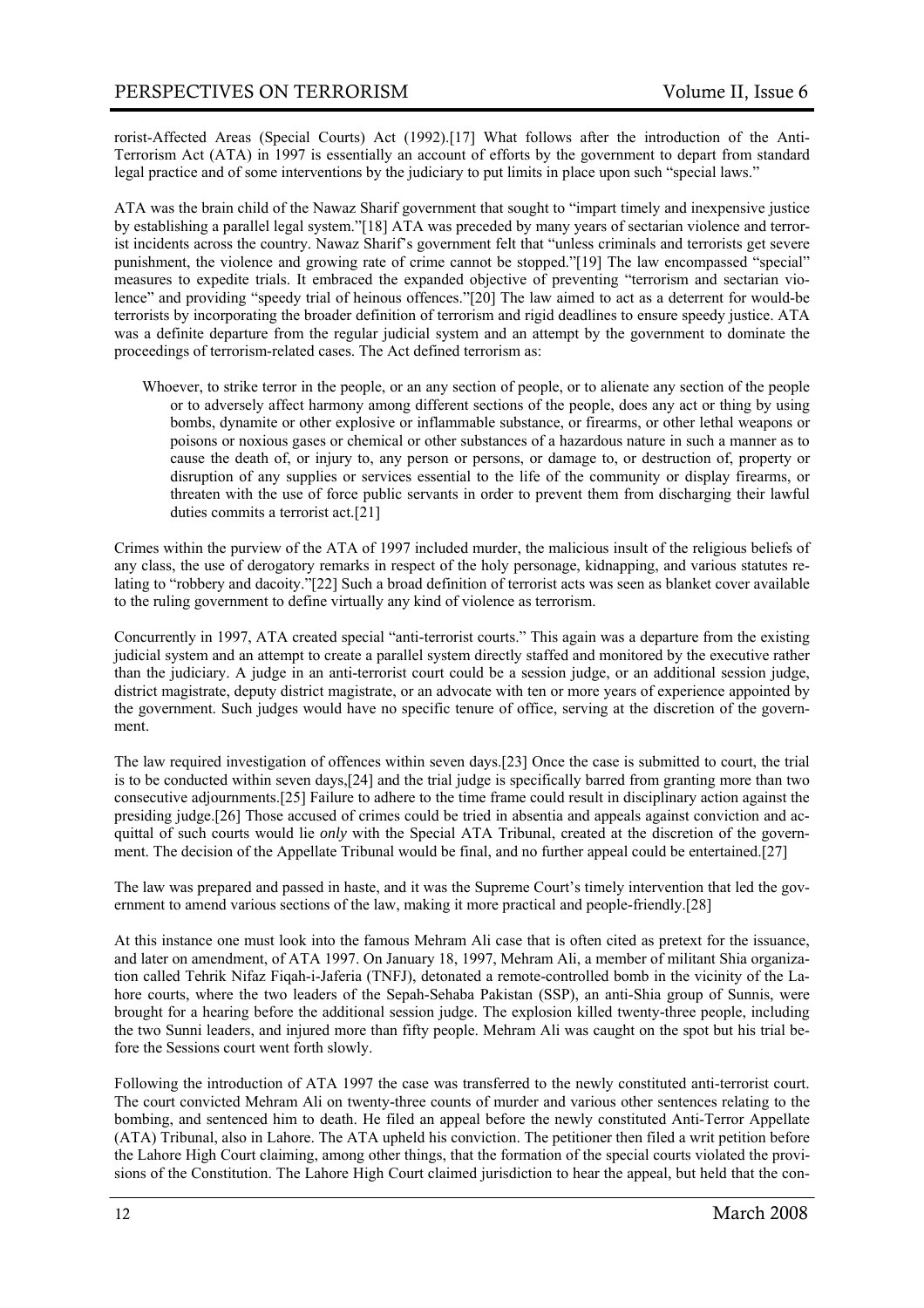viction should still stand. Mehram Ali then filed an appeal to the Supreme Court of Pakistan. In its decision, *Mehram Ali Versus Federation of Pakistan,*[29] the Court upheld Mehram Ali's conviction and he was later executed.

The court declared certain sections of ATA 1997 to be unconstitutional and in need of amendment. It was declared that the newly constituted anti-terror court would be subject to the rules and procedures of the existing constitutionally established judicial system, including: (1) the judges of such courts would have fixed and established tenure of service; (2) such special courts would be subject to the same or similar procedural rules as regular courts, including rules of evidence, etc; and (3) decisions of specials courts would be subject to appeal before the relevant constitutionally mandated regular courts. Namely, the appeal against the decision of the special court would lie with the respective High Courts and ultimately with the Supreme Court. Moreover, no parallel legal system can be constructed that bypasses the operation of the existing regular courts.[30]

The conclusion of the *Mehram Ali Case* (PLD 1998 SC 1445) marked the importance of the independence of a judiciary, particularly in reference to the Article 175 of the Constitution. Justice Irshad Hassan Khan, Chief Justice of the Supreme Court of Pakistan, in the *Mehram Ali vs. Federation of Pakistan* judgment observed:

I would add a note of caution that sacrifice of justice to obtain speed disposition of cases could hardly be termed as "justice". A balance ought to be maintained between the two commonly known maxims, "justice delayed is justice denied" and "justice rushed is justice crushed". I do not suggest that speed and efficiency ought not to be ultimate measure of a Court but it should not be at the expense of justice.[31]

Against this backdrop, the Nawaz Sharif government had to incorporate the changes as suggested by the Supreme Court in the Mehram Ali case. As a result, ATA 1997 was amended, and on October 24, 1998, the Anti-Terrorism (Amendment) Ordinance was issued. Under this ordinance, anti-terrorism courts remained in place and the judges of such courts were granted tenure of office; special Appellate Tribunals were disbanded and appeals against the decision of the anti-terror courts would henceforth be submitted to the respective High Courts; and restrictions were placed on ATA 1997's provisions regarding trials in absentia to accord with regular legal procedures.[32]

Another landmark Supreme Court decision on February 22, 1999, in the famous *Liaquat Hussain vs Federation of Pakistan*[33] marked another step in the evolution of the anti-terrorism legal regime. The decision was against the introduction of the Pakistan Armed Forces (Acting in Aid of Civil power) Ordinance[34] (PAFO) on November 20, 1998. The ordinance was promulgated by the Nawaz Sharif government following the spree of ethnic killings that gripped Karachi in October 1998.The targeted killing of Hakim Said, a well-known philanthropist and a former Governor of Sindh, on October 17, 1998, led to the imposition of Governor Rule (Emergency) in Sindh province. The military was called in to restore law and order in the province Author bio? s means to an end hasr hered be helpful ordinances have been italicized . . .through the PAFO's broad judicial powers - were conferred on it.

The most glaring feature of the PAFO was the creation of special Military Courts [35] to try civilians. This step reduced the existent anti-terrorist mechanism nearly irrelevant, as all pending cases before the anti-terrorism courts could be transferred to the newly established military courts. The ordinance allowed the trial in absentia and appeals could only be lodged in the Appellate Tribunals to be created by the military authorities. Thus, the regular and constitutional judicial mechanisms established to try terrorism-related cases were bypassed and the executive relied solely on military means to administer law and order and ensure justice across the board.

Another so-called innovation of the Ordinance was the creation of a "new crime" punishable with a penalty of up to seven years of vigorous imprisonment. This new crime, referred to as the crime of "civil commotion," stated:

Civil commotion means creation of internal disturbances in violation of law or intended to violate law, commencement or continuation of illegal strikes, go-slows, lockouts, vehicle snatching/lifting, damage to or destruction of state or private property, random firing to create panic, charging bhatta (protection money / extortions), acts of criminals trespass, distribution, publishing or pasting of a handbill or making graffiti, or wall – chalking intended to create unrest or fear or create a threat to the security of law and order.[36]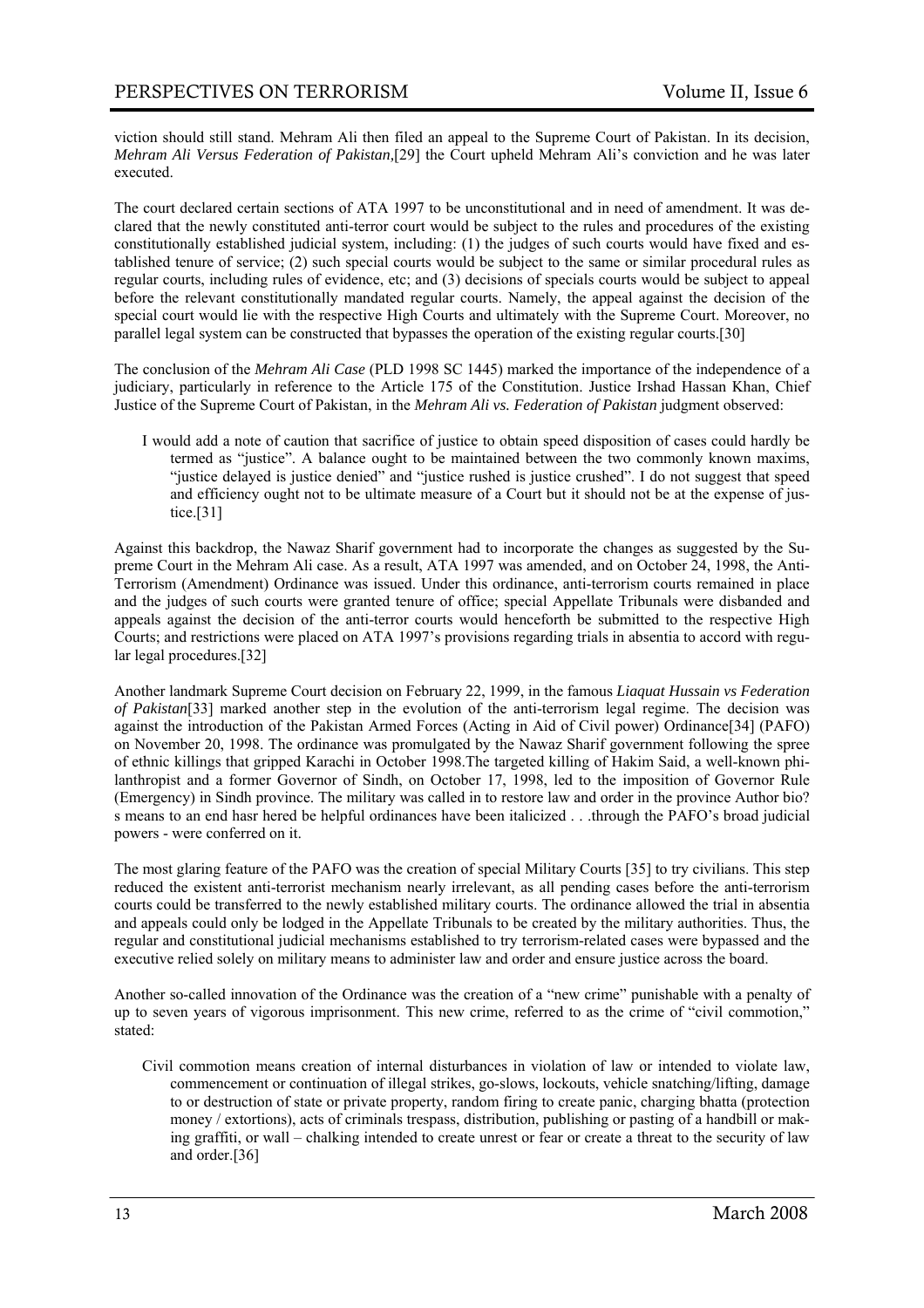The Ordinance was heavily criticized by the human rights activists, media, and opposition parties. Opposition Senator Aitzaz Ahsan questioned the definition of "civil commotion" and observed:

Actions of publishing handbills or wall-chalking or going on strike for economic crises have nothing to do with Terrorism. Intent of law is to suppress all expressions of opposition to government of Prime Minister Nawaz Sharif. ….. It betrays the real face of the government. They talk of democracy; they come to the Parliament talking of democracy but this is one of the most amazing documents of legislation they have produced. Obviously, [the new laws] are intended to strengthen the grip of the government of the political activity in the country.[37]

The Supreme Court's unequivocal decision in *Liaquat Hussain versus Federation of Pakistan* wholly repudiates the impugned ordinance, declaring it to be "unconstitutional, without legal authority, and with no legal effect." The unanimous decision of the full nine-member bench also rejected the government's contention that the ordinance was expedient and defensible under the so-called "doctrine of necessity."[38] The Supreme Court recorded in its judgment that civilians cannot be tried by military courts; the special courts cannot perform parallel function to those assigned to regular courts, and; the military powers with regard to "aid to civil authority" do not extend to the creation of courts or the exercise of judicial functions.

It also observed that "the cases in which sentences have already been awarded but the same have not yet been executed shall stand set aside and the cases stand transferred to the Anti-Terrorists Courts already in existence or which may hereinafter be created in terms of the guidelines provided hereunder for disposal in accordance with the law."[39] The Court's decision also laid down certain procedural amendments to be followed for enhancing the efficacy of the existent anti-terrorist courts. For instance, it was observed that only one case at a time is to be assigned to the Anti-terrorist court.

The aforementioned Supreme Court verdict had a strong bearing on the Nawaz Sharif government's antiterrorist resolve, and on April 27, 1999, the PAFO was repealed, but "civil commotion" was added as crime to the fold of ATA 1997.[40] On August 27, 1999, the Nawaz Sharif government made yet another amendment to the ATA 1997 to allow for the creation of anti-terrorism courts in any province of Pakistan.[41] This was the last revision to the craft of anti-terrorism regime by the Nawaz government before it was ousted out of office by the military coup led by General Musharraf on October 12<sup>th</sup> of the same year. These events lead us to the second part of the paper that looks into the question of how the Musharraf regime has built upon the anti-terror craft of previous governments.

#### **Anti–Terrorism Legal Craft under General Musharraf**

Since October 1999, the anti-terrorism legal regime has been a mix of both change and continuity. The ATA of 1997 has been revised and amended amid the changing political and strategic context at the domestic, regional, and the international level. It is essentially an interplay of the national, regional, and global understanding of the issue of terrorism following the terrorists attacks on 11 September. As discussed previously, strategic political issues and differences also overshadowed the adoption of the amendments to the anti-terror legal regime. The intent being the speedy disposal of the cases or political foes, and the disposal of the Nawaz Sharif case under the amended ATA is a case in point.

#### **Pre-9/11: Anti-Terrorism Legal Drive under General Musharraf**

The December 2, 1999, twin amendments to the anti-terrorism ordinance expanded the definition of the act of terrorism and enhanced the ambit of the anti-terrorism courts to include several other provisions of Pakistan's criminal court. According to the first amendment, the courts' extended jurisdiction would now include: (1) Section 109 – abetment of offense; (2) Section 120 – concealing of a design to commit an offense; (3) Section 120 B – criminal conspiracy to commit a crime punishable by death or with the imprisonment greater than two years; (4) Section 121 – waging or attempting to wage war against Pakistan; (5) Section 121 A – conspiracy to commit certain offenses against the state; (6) Section  $122 -$  collecting arms with the intent to wage war; (7) Section 123 – concealment with the intent to facilitate waging pf war; (8) Section 365 – kidnapping; (9) Section 402 – being one of the five or more persons assembled for the purpose of committing dacoity ; (10) Section 402 B – conspiracy to commit hijacking.[42] The Dec.  $2^{nd}$  amendment set up two new special courts to band empowered to "transfer, claim, or readmit any case within that province." These courts also served as Appellate Tribunals for the anti-terrorist courts.[43]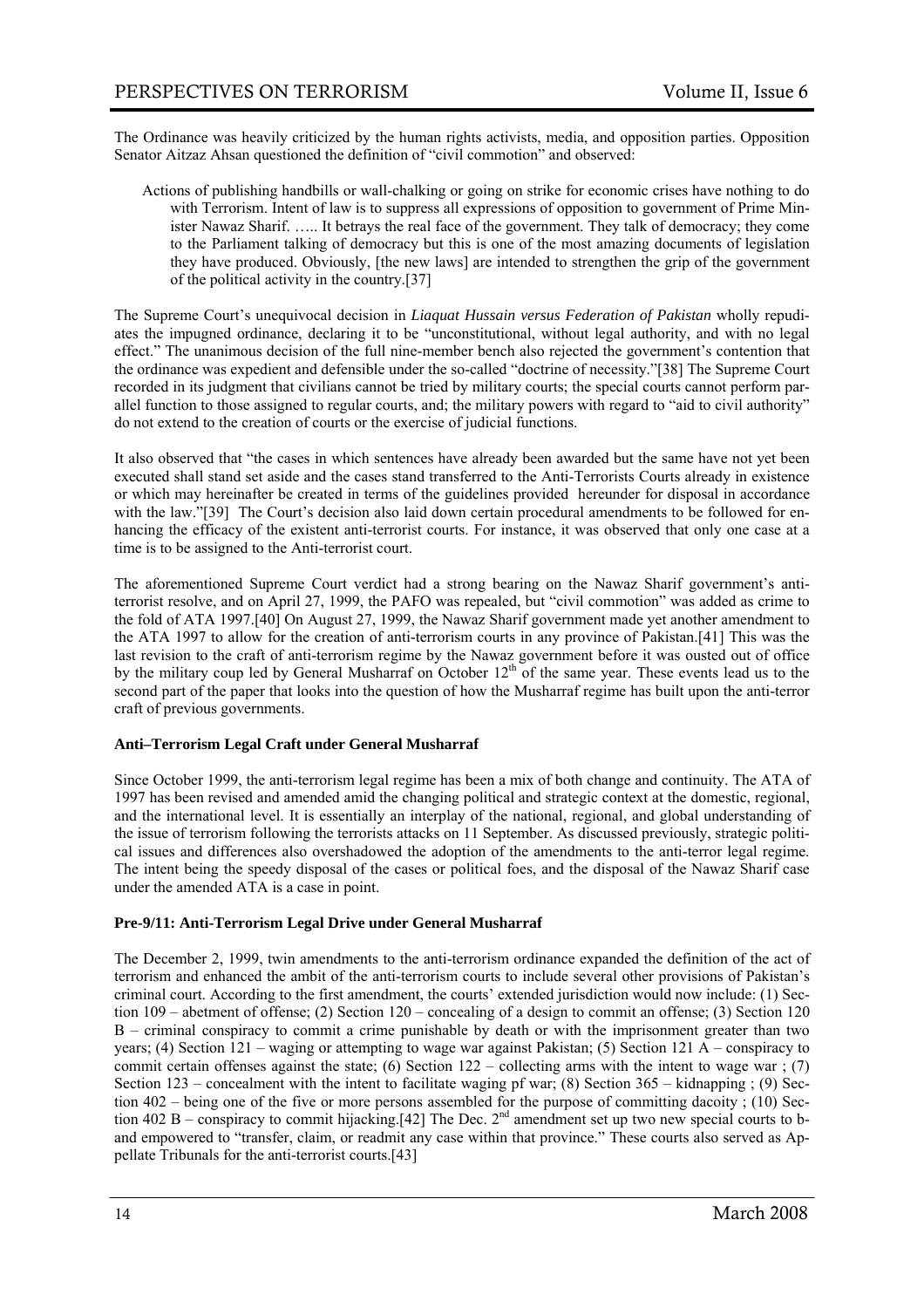Having made such amendments to the existing craft of the anti-terrorism regime, charges were framed against Nawaz Sharif under the newly added sections of the ATA. Sharif was charged with hijacking and threatening the lives of the passengers (that included Army Chief General Musharraf as well) as the aircraft was short of fuel and could not comply with the directives to land outside Pakistan. Bypassing the regular court system that otherwise could have delayed the proceeding of Sharif's case enabled the anti-terrorism court (ATC – Karachi), on April 6, 2000, to convict Sharif of conspiracy to hijack the PIA flight and sentence him to life imprisonment. [44]

That life imprisonment sentence imposed on Sharif under the amended ATA never fully materialized, as a deal was struck between the government and Sharif's family. In December 2000, Sharif and his family were allowed to leave the country for Saudi Arabia. It was reported that under the terms of the deal, Sharif agreed to abstain from politics and remain outside Pakistan for 10 years or so. Additionally, the Sharif family was fined more than 20 million rupees (\$400,000) and agreed to the forfeiture of property worth in excess of 500 million rupees (\$10 million) as part of the deal.[45]

The remaining pre-9/11 phase was marked by further deterioration of law and order, and incidents of sectarian nature became a regular feature on the home front. Despite Musharraf's promise of restoring the writ of the state and ensuring effective and speedy justice, anti-terrorism courts had very significant dockets and delays similar to the regular judicial setup.[46] Musharraf was mindful of the rising tide of sectarianism at home, and while facing diplomatic isolation on the international front as the sole supporter of the Taliban regime in Afghanistan, he began to rethink the parameters of the security policy in operation.

General Musharraf's public address to mark Pakistan's Independence Day (August 14, 2001) reflected the altered security understanding of his regime. He announced a "Devolution Plan 2001"[47] to restructure the country's political and administrative setup. The speech also envisioned a plan to use and amend the antiterrorism courts to deal with the lawlessness and sectarian violence.

Consequently, the Anti-Terrorism (Amendment) Act issued on August 15, 2001, expanded the purview of the anti-terrorism courts and instituted clauses to proscribe militant sectarian outfits and freeze their financial assets.[48] The Amendment Act empowered the Federal government to ban an organization "if it has a reason to believe that organization is concerned in terrorism." "Concerned in terrorism" is defined as an organization that: (1) commits or participates in the act of terrorism; (2) prepares for terrorism; (3) promotes or encourages terrorism; (4) supports and assists any organization concerned with terrorism; (5) patronizes or assists in the incitement of hatred or contempt on religious, sectarian or ethnic lines that stir up disorder; (6) fails to expel from its ranks or ostracize those who commit acts of terrorism and presents them as heroic persons; or (7) is otherwise concerned with terrorism."[49]

Following the enactment of the amended ATA, the government banned two sectarian organizations, namely: Lashkar-i-Jhangvi (LJ) and Sipah-i-Mohammed (SMP), both militant off-shoots of the Tehrik-i-Nifaz–i-Fiqahi-Jafferia and Sipah-i-Sahaba, respectively. Additionally, hundreds of activists belonging to these two militant organizations were also rounded up. September 11 soon changed the whole scenario of the anti-terrorism regime, not only for Pakistan, but for the whole world. Pakistan's regime was provided an opportunity and a challenge to vigorously implement its anti-terror craft at home and in its bilateral, regional, and international interactions.

#### **Anti-Terrorism and the Impact of 9/11**

The events of 9/11 marked what U.N. Secretary General Kofi Annan called a "seismic shift in international relations."[50] Given Pakistan's strategic location and influence on Afghanistan, its role in the U.S.-led Global War on Terrorism (GWoT) implied changes in its domestic and global strategic posture. By joining the international coalition, Pakistan became the frontline state in the GWoT and enacted laws to ban extremist and militant groups that organized or participated in acts of violence both inside and outside the country.

As an immediate measure, a campaign to expand the number of anti-terrorist courts was undertaken to strengthen existent anti-terror mechanisms. During September and October 2001, eleven new courts were established in the NWFP (North West Frontier Province) and four in Sindh. By the end of October 2001, Pakistan had forty-one anti-terror courts.[51] In January 2002, Anti-terrorism (Amendment) Ordinance was promulgated. This enhanced the single bench to three members of the anti-terror courts and introduced "military personnel" as a third member. The government held that this step was taken "to speed up the lengthy adjudication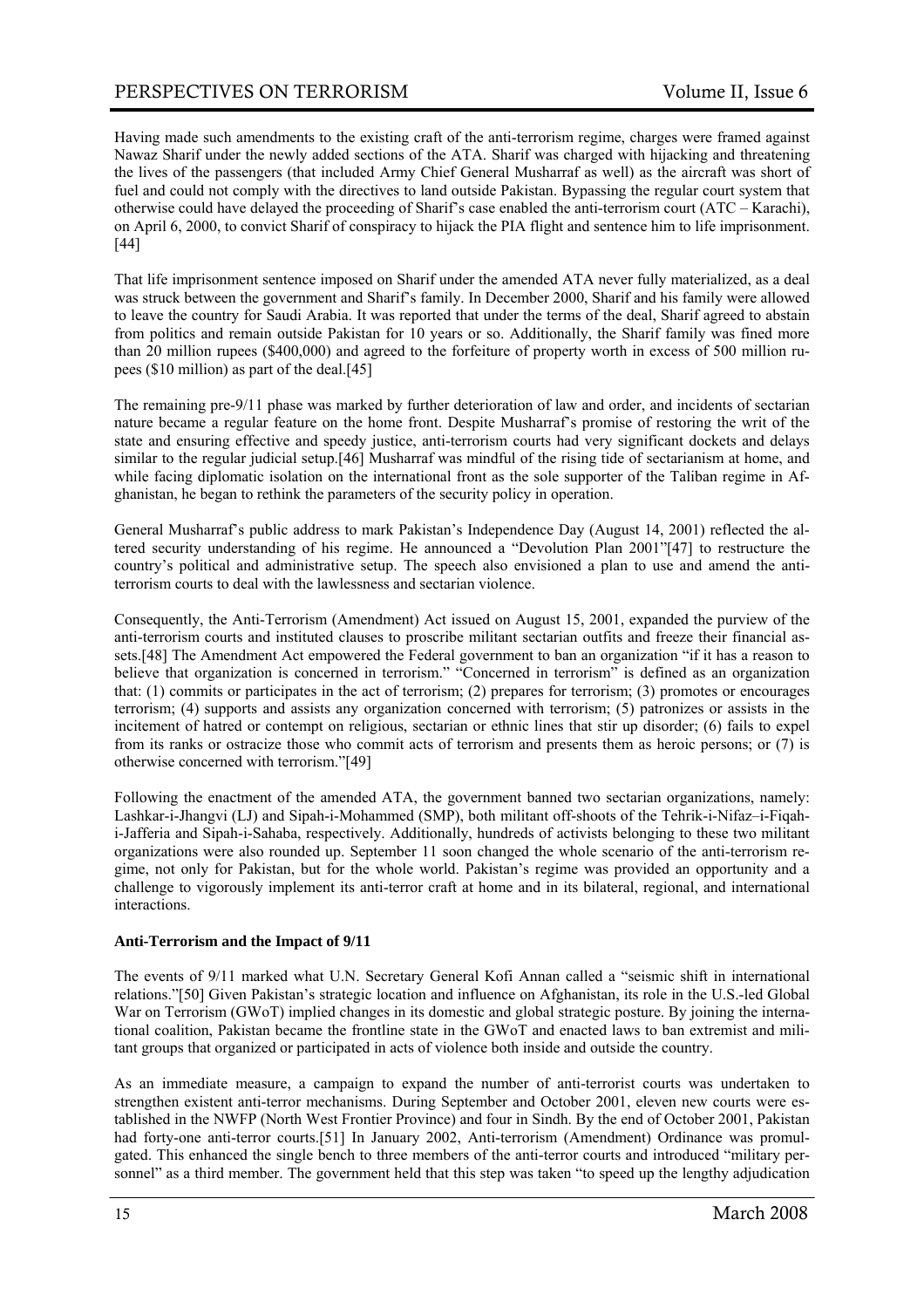process." Under the new law:

- All terrorism cases will be transferred to the new courts
- Courts will function until November 30 but can be extended
- The entire "terrorist network" was to be targeted
- People who aid and abet terrorists face possible death penalty
- A person found guilty had the right to appeal [52]

This act of military involvement in the judicial setup was critically received by lawyers, judicial circles, and international human rights groups. In yet another bid to strengthen the legal regime and ensure rule of law, the government issued the Anti-terrorism (Amendment) Ordinance on November 16, 2002. This Act enhanced the powers of the police to deal with terrorism. By inserting Fourth Schedule into the ATA of 1997, clauses were added regarding the "security of good behavior" to be fulfilled by the activists of the organization or person whose name is recorded in the Fourth schedule list. The Act also provided law enforcement agencies to hold a suspect for up to one year without challenge.[53] By the end of 2002, the government banned another six militant organizations, namely Jaish-e-Mohammad, Lashkar-e-Tayyaba(LeT), Sipah-e-Sahaba Pakistan (SSP), Tehrik-e-Jafria Pakistan (TJP), Tehrik-e-Nifaz-e-Shariat-e-Mohammadi, Tehreek-e-Islami (Ex TJP), and placed one organization, Sunni Tehrik, on the Watch List.[54]

Musharraf's decisions were also impacted by the Indo-Pak standoff in the wake of an attack on the Indian Parliament (New Delhi) on Dec. 13, 2001, which India fully blamed on LeT (Lashkar-e-Tayyaba), a Pakistanbased Jihadist outfit. Responding to the Indian accusations, the Pakistan government assured the international community that "no one would be allowed to carry out any territorial or subversive activities in or outside the country. No party in [the] future will be allowed to be identified with words like Jaish, Lashkar, or Sipah…. Foreign students and teachers would have to be registered with the concerned government agencies…. We should stop interfering in the affairs of others and stop using violence as a means to thrust our point of view on others."[55]

The ATA legislation that had been on the statute well before 9/11, but had never been vigorously enforced except by one governing political party against rivals, was put into effect. Following the ATA clauses, the government said it could take actions against banned organizations: (1) their offices, if any would be sealed; (2) their assets and accounts would be frozen; (3) all literature and electronic media material would be seized; (4) the publication, printing or dissemination of press statements, press conferences, or public utterances by or on behalf of, or in support of, a proscribed organizations would be prohibited. The proscribed groups would also be required to submit accounts of their income and expenditure for their political and social activities and disclose all funding sources to those relevant authorities designated by the federal government.[56]

Interestingly, Musharraf's regime also extended the umbrella of anti-terrorism goals into the political arena seen by government opponents as political victimization. The Political Parties Order of June 28, 2002, adversely affected the rules of politics in the country. Section 3 of the Order prohibits any political party from: (1) promoting sectarian, regional or provincial hatred or animosity; (2) bearing a name as a militant group; (3) imparting any military or paramilitary training to its members or other persons". Section 4 also requires that every political party maintain an official manifesto. And Section 15 provides for dissolution of any political party that is "foreign-aided" or is found "indulging in terrorism."[57]

To paraphrase the analyst M Amir Rana, these steps by the government partly succeeded in stemming the tide of terrorism in Pakistan. Though the public fundraising, recruitment, and propaganda of the banned outfits have been curtailed to some extent, organizations have found innovative ways to survive and flourish. For instance, Jamaat-ud-dawwa (JD), placed on the Watch List on Nov. 15, 2003, has invested largely in legitimate business interests such as health, education, and real estate. Additionally, foreign donations through Hawala channel and Forex Exchange also help them survive. Reportedly, "JD (Jamaat-ud-Daawa) properties in Pakistan have been estimated worth sixty million rupees and it aims at achieving a target of 120 million rupees more during the next five years. Apart from these, the number of students in its model schools has reached ten thousand approximately and in madrasas it has touched six thousand. It is also establishing health centers and dispensaries. [58] If this trend continues, such organizations will not need public contributions and will not be affected by the government instituted bans either on funding, recruitment, propaganda, and so on. These trends not only frustrate the existent anti-terrorism regime but also allow the penetration of extremism within society that requires a comprehensive long-term, anti-terrorism vision.

Given this scenario, further amendments to the Anti-Terrorism Act of 1997 were added in November 2004. The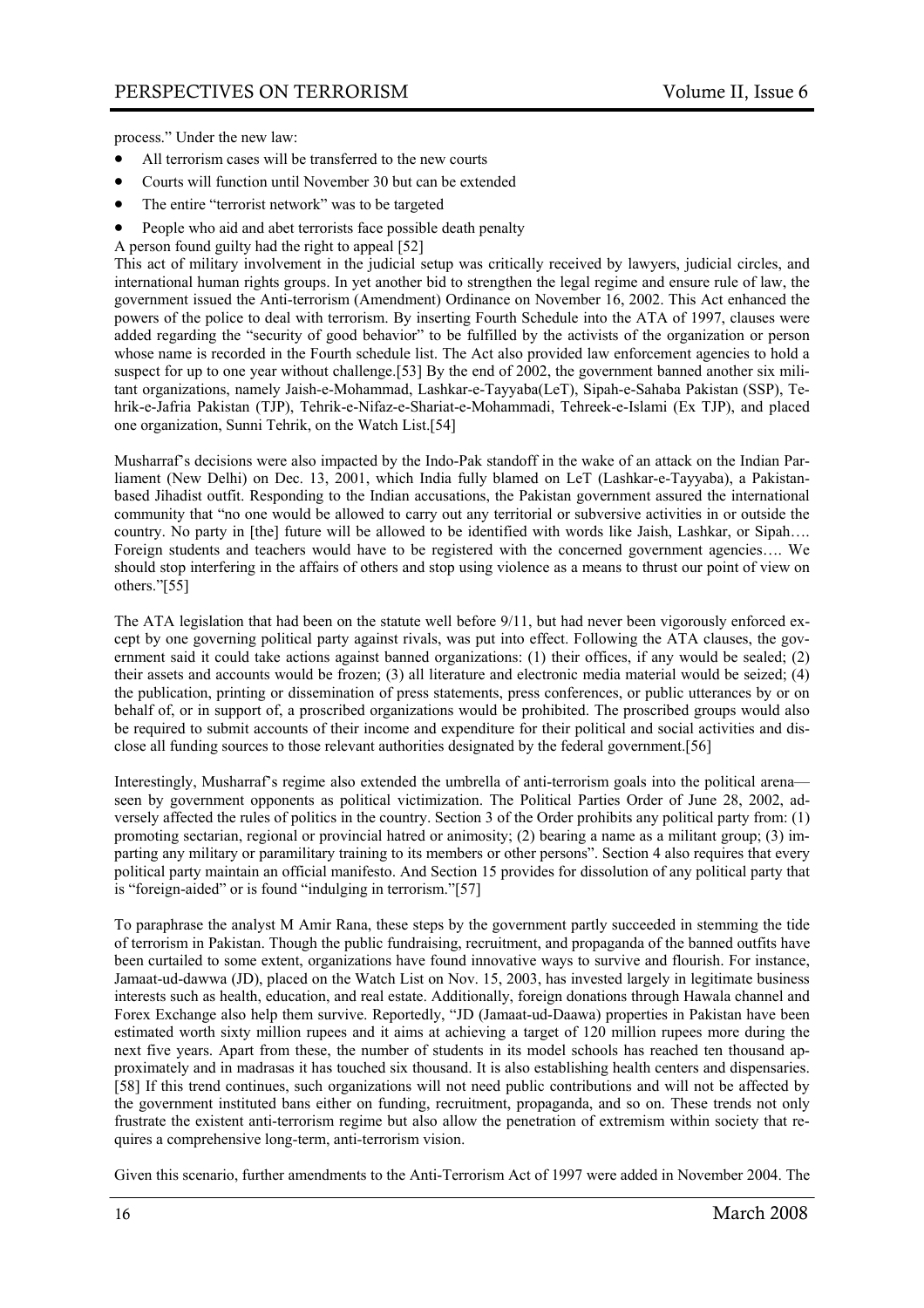maximum jail term for supporters of militants was increased from 14 years to life imprisonment. The aim was "to strike at the support network of the terrorism and deter those who are providing financial, logistical and infrastructure support to the terrorists and remove loopholes in the Anti-Terrorism Act." Sub-sections 4-A and 4-B were added to Section 25 of the Act of 1997; victims and their heirs obtained the right to appeal against the acquittal of accused by an anti-terrorist court.[59] Another amendment to the ATA authorizes the government officials to seize the passport of anyone charged under the law.

Along the same lines, the Pakistani government enacted the Anti-Terrorism (Second Amendment) Act on Jan. 10, 2005. This act also made necessary modifications and amendments to the ATA of 1997 and enhanced the minimum and maximum punishment for acts of terrorism. It curtailed the powers of the court for granting adjournments to ensure speedy trials. It provides for the constitution of Special Benches consisting of no less than two judges for disposal of appeals. The act allowed the transfer of cases of terrorism from one province to another. It also enhanced the jurisdiction of the courts dealing with abduction and kidnapping for ransom, finding and use of explosives in the places of worship, and court premises to be exclusively tried by Anti-terrorism Courts.[60]

At this juncture it is pertinent to note that in the post-9/11 phase Islamabad is also obliged to fulfill the obligation of being a United Nations member and ensure the implementation of the UN Resolution 1373 (2001), UN Resolution 1624 (2005), and submit periodic reports to the U.N. Security Council's Counter-Terrorism Committee (CTC) from time to time.[61] In other words, anti-terrorism efforts are no longer a national enterprise and need to be upgraded and effectively monitored to be in line with guidelines formulated by the U.N.

Therefore, with the goal of bringing Pakistan into full compliance with legislative requirements necessary to implement U.N. Resolutions 1373 and 1624, a draft of the Anti-Money Laundering Bill (2005) was approved by the Federal Cabinet and presently waits to be enacted. Pakistan stated in its 2005 report to the CTC that the law aims "to make the financing of terrorism a predicate offense for money laundering; extend the banking and financial laws and alternative money transfer systems; and, regulate charitable, religious, and other nongovernmental organizations."[62]

Similarly, as a result of bilateral assistance from the U.K. and U.S., a Terrorist Financing Investigations (TFI) Unit, headed by a banker, has been set up at the Federal Investigation Agency (FIA) level. Additionally, a Computer Forensic Laboratory is now operational at FIA headquarters in Islamabad with the assistance of the U.S. Federal Bureau of Investigation (FBI).[63] More importantly, to monitor the entry and exit from land ports, sea ports, and air ports in Pakistan, a Personal Identification Secure Comparison and Evaluation System (PISCES) has been installed at sixteen locations with U.S. cooperation. Data and records of more than 26 million travelers have been stored with about 3445 hits in different categories of the watch list.[64]

What one gathers from going through the above-mentioned administrative measures is that anti-terrorism has traveled a long way from being solely a national enterprise to one that undercuts bilateral and international obligations of a state. The definitional spectrum of terrorist acts has also expanded over the years and so has the legal tools to prosecute and punish such acts. The state is well equipped legally to deal with the terrorism, but this has not resulted in reducing incidents of terrorism. Why is this so?

This stark reality brings forth certain conclusions that underpin the evolution and creation of anti-terrorism as pro-active measure on the part of Pakistan.

#### **Concluding Remarks:**

The the legal development to check and deter terrorist activities within Pakistan testifies to the proposition of this paper that anti-terrorism is an essential component of a multi-dimensional strategy toward the everchanging phenomenon of terrorism. Anti-terrorism laws are essentially of preventative nature and work in conjunction with the political, military, and administrative aspects of the overall response to terrorism. To ensure that laws are implemented successfully depends on political will complemented by public support as well as institutional capacity. In the case of Pakistan, even application of anti-terror laws remains an unfulfilled objective. At times, charges are framed against a particular organization or person but action is delayed on account of "unexplained reasons."

Secondly, the promises of an effective, efficient, and prompt delivery of justice via the anti-terrorist courts remain as elusive as ever. In examining the government report on how the anti-terror and special courts function,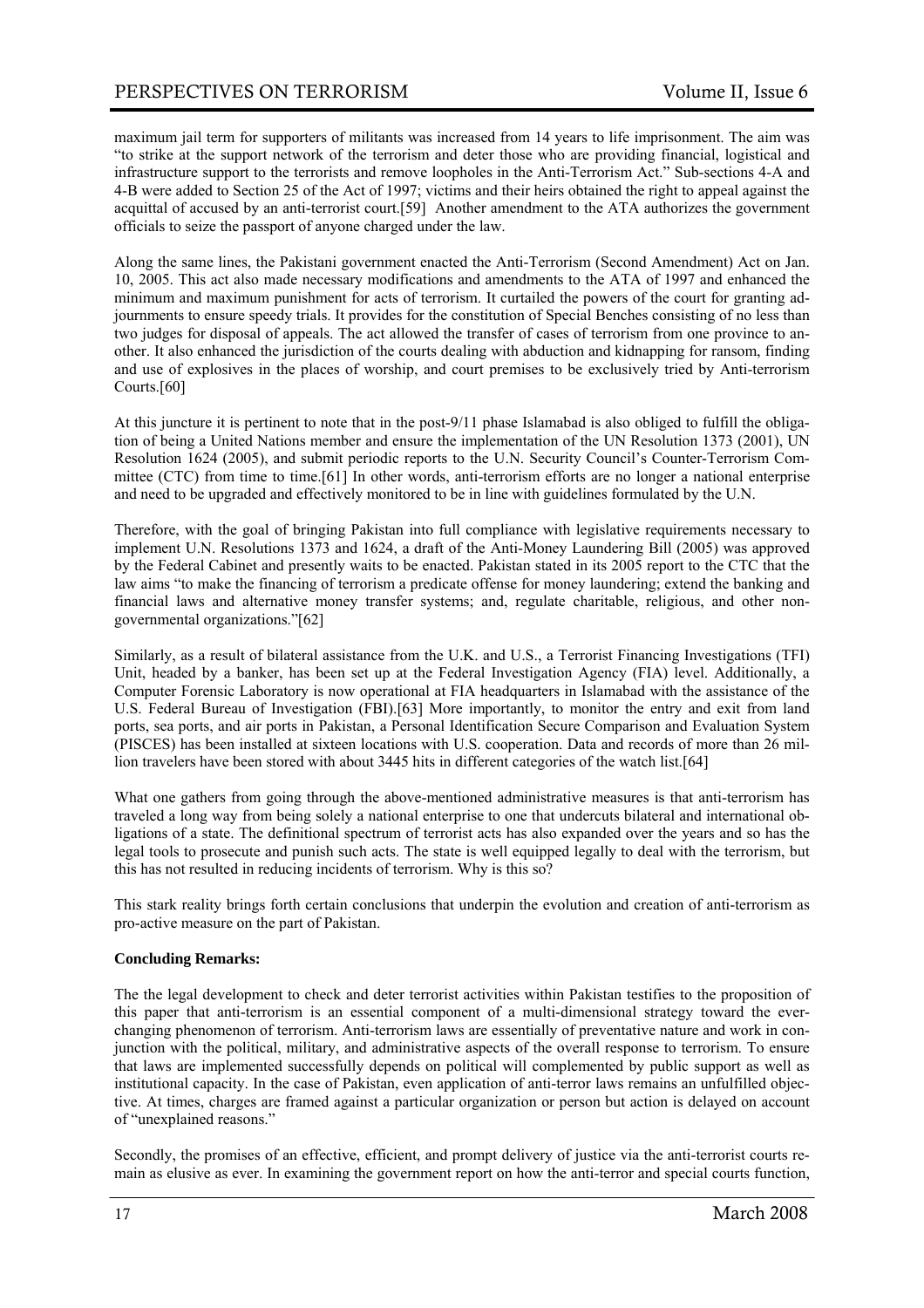one is struck by the sizeable balance of cases that are yet to be processed. Until they are, they remain in courts in all provinces and settled areas across the country. Statistics on Punjab since Jan. 1, 2005, to Dec. 31, 2005 portray a similar story: 11 anti-terrorist courts disposed of 1013 cases out of the total of 1742 cases, and 725 cases remain pending.[65] The report also highlights financial, manpower, and administrative constraints that continue to hamper the efficiency of the anti-terror courts or setup.

There is an essential need to invest in public education about the usefulness of such measures. Here, the role of civil society and media in projecting the viability of anti-terrorism remains to be harnessed to its maximum potential. Presently, deep polarization and gaps persist within society regarding Pakistan's role in the so-called war on terror and the expanded definition of terrorism. The domestic, legal, and administrative measures undertaken are often dubbed as means to please the external powers, specifically the U.S.

In summary, the dilemma for policy makers remains how to deny breathing space to terrorists - legally, morally, socially, and politically. The mindset that favors violence as means to an end must be changed through investment into public education, social development, and political representation. In short, to institute a cohesive anti-terror strategy on the sustained footing remains an uphill task for the present and future generation of policy makers and shakers alike.

*Shabana Fayyaz is an Assistant Professor with the Defense and Strategic Studies Department at the Quaid-I-Azam University, Islamabad and is also a Doctoral Candidate at the Political Science Department, The University of Birmingham, UK.* 

#### NOTES:

[1] Saeed Shafqat, *Civil-Military Relations in Pakistan*, USA: Westview Press, 1997. p: 38.

[2] Karl Von Vorys, *Political Development in Pakistan*, (Princeton: Princeton University Press, 1965), p: 189.

[3] Note: Public Offices (Disqualification) Order of 1959, PODO aimed to silence political activism against the military rule. Like wise,

Electoral Bodies (Disqualification) Order of 1950, EBDO sought to eliminate and silence political dissent terming these elements as "antistate" and consolidate military rule of the General Ayub Khan.

For the detailed account see, Saeed Shafqat, op.cit., p: 38 – 39.

[4] Ibid. pp: 98 - 106.

[5] *Preamble, Suppression of Terrorist Activities (Special Courts) Ordinance (XVIII),* 1974.

[6] Ibid.

[7] *PLD 1975 Central Statutes 89.*

[8] National Awami Party (NAP) was formed by the Khan Abdul Ghaffar Khan in 1951. The party's ideological orientation was a blend of Marxism, socialism and provincialism.

[9] Saeed Shafqat, op.cit., p: 105.

[10] *Sec.5 (2), Suppression of Terrorist Activities (Special Courts) Act 1975.* For the discussion of the 1975 act also see, Shaukat Rafique Bajwa, *Suppresion of Terrorist Activities (Special Courts) Act, 1975,* (Lahore: Punjab Law House, 1997).

- [11] *Sec. 5(4), Ibid.*
- [12] *Sec, 8, Suppresion of Terrorist Activities (Special Courts) Act (XV), 1975.*

 $\overline{13}$ ] Ibid.

[14] Najam U Din, *Terrorist unless proven otherwise: Human rights implications of anti-terror laws and practice in Pakistan,* (Lahore:

HRCP publication, 2007), p: 10.

[15] Sec. 39 (c), *Anti-Terrorism Act (ATA), 1997.* 

[16] Najam U Din, op.cit., p: 7.

- [17] Mian Ghulam Hussain, *Manual of Anti-Terrorism Laws in Pakistan,*(Lahore: Afsari Printers, 2006).
- [18] Prime Minister Nawaz Sharif quoted in *DAWN,* November 29, 1997.
- [19] Ibid.
- [20] *Preamble, ATA, 1997.*
- [21] *Anti-Terrorism Act, 1997 (20 August 1997)*, PLD 1997 Central Statutes (unreported) 537.
- [22] Schedule, 547-48.
- [23] *Sec. 19 (1), ATA, 1997.*
- [24] *Sec. 19 (7), ATA, 1997.*
- [25] *Sec. 19 (8), ATA, 1997.*
- [26] *Sec. 19 (8-a), ATA, 1997.*
- [27] *Sec. 12, 14, 19, 24 -5, 29 & 31, ATA 1997.*

[28]Interview, Justice A N Chohan, 10 June 2007, Rawalpindi. Justice A N Chohan is presently member of the International Court of Justice (ICJ) Hague, who was in 1997 serving the Federal Ministry of Law.

[29] *Mehram Ali Versus Federation of Pakistan,* Ministry of Law, Islamabad.

[30] Charles Kennedy, "The Creation and Development of Pakistan's Anti-Terrorism 1997-2002" in p: 397.

[31] Justice Irshad Hassan Khan, Chief Justice of the Supreme Court of Pakistan, quoted in Mian Ghulam Hussain, *Manual of Anti-*

*Terrorism laws in Pakistan,* Lahore: Afsari Printers, 2006, p: 9.*,* 

[32] Charles H Kennedy, op.cit, p: 392.

[33] *Sheikh Liaquat Hussain and others Vs Federation of Pakistan, PLD 1999 SC 504 to 879.* 

[34] *Pakistan Armed Forces Ordinance, 1998* (20 Nov, 1999), PLD 1999, Central Statues 156.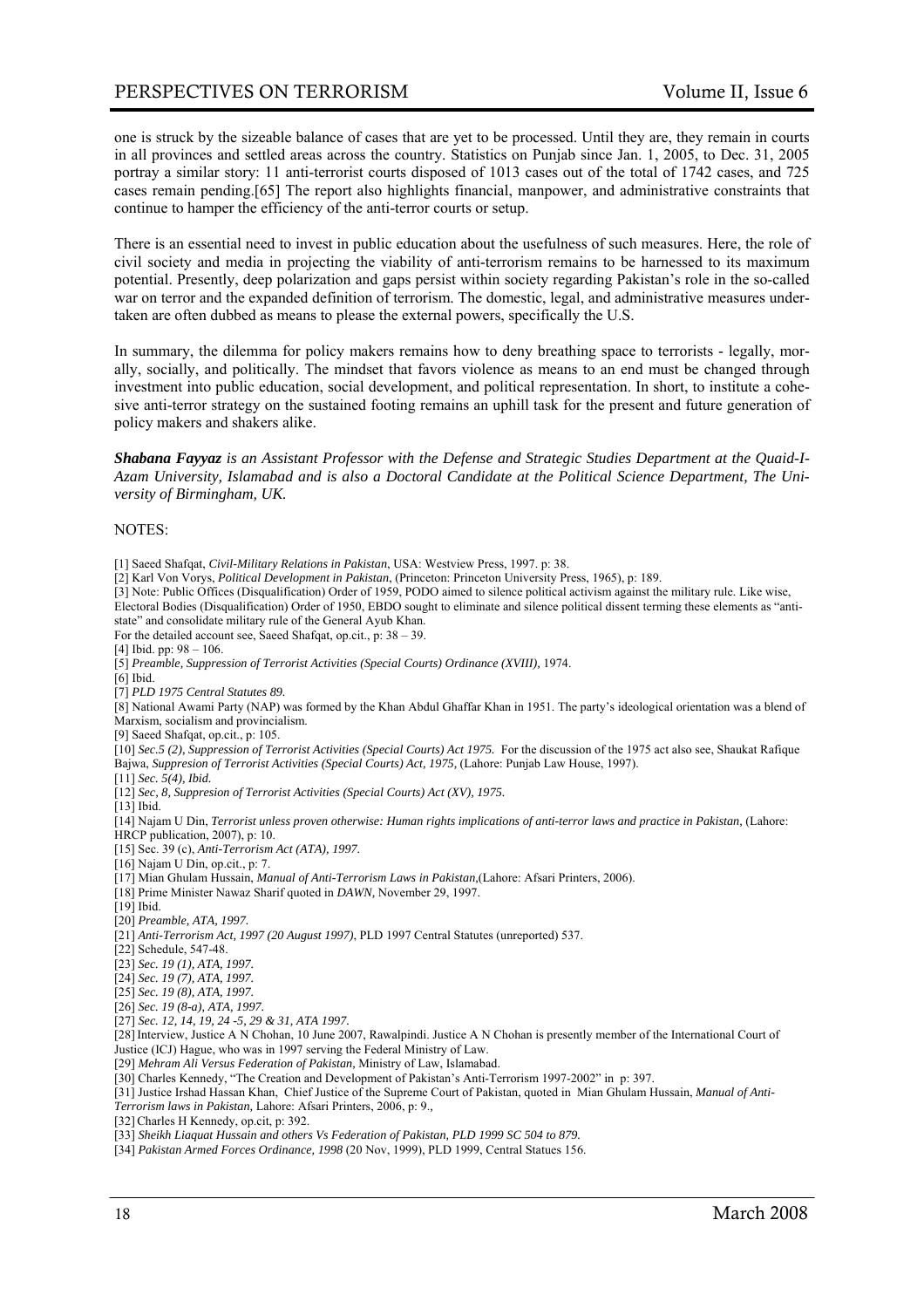[35] Note: The Military Courts were created and staffed by the military officers at the rank of Brigadier and above. Such Courts was given jurisdiction to award sentences, including death penalty for specific crimes.

[36] *Pakistan Armed Forces Ordinance 1998, Sec. 6, 158.* 

- [37] Senator Aitzaz Ahsan quoted in *Dateline,* 5/3/99, Islamabad.
- [38] *Liaquat Hussain versus the Federation of Pakistan, PLD 1999, SC 504.*
- [39] Ibid.

[40] *Anti-Terrorism (Amendment) Ordinance, 1999 (27 April, 1999), PLD 1999 Central Statues 289.* 

[41] *Anti Terrorism (Second Amendment) Ordinance 1999 (27 August 1999) PLD 2000 Central Statues 2.* 

[42] Anti- Terrorism (Second Amendment) Ordinance 1999 (2 December 1999) *PLD 2000 Central Statues 8.*

[43] Anti- Terrorism (Third Amendment) Ordinance 1999 (2 December 1999) *PLD 2000 Central Statues 78.* 

[44] *The News,* April 7 2000; *Dawn,* April 7, 2000.

[45] *Dawn,* December 10, 2000.

[46] According to the leading national English daily, *Dawn*, August 31 2001, 451 cases were pending in the Sindh based Anti-terrorist courts.

[47] Devolution Plan came into effect on August 2001, based on five fundamentals: Devolution of Political Power, Decentralization pf Administrative Authority, Deconcentration of Management Functions, Diffusion of the Power Authority Nexus, and Distribution of Resources to the Grassroots level. For more details see: Http: //www/nrb.gov.pk/publication/LG\_Final\_Plan\_2000.pdf.

[48] Anti-Terrorism (Amendment) Ordinance, August 15, 2001.

[49] Ibid, Section 11 A.

[50] Kofi Annan, UN General Secretary, quoted in Abdul Sattar, *Pakistan's Foreign Policy- 1947 – 2005* (Karachi: Oxford University Press, 2007), p: 257.

[51] Reported in *Dawn,* October 2001.

[52] "New anti-terror Courts in Pakistan", *BBC News (online),* February 1, 2002.

[53] Anti Terrorism (Amendment) Ordinance, November 16, 2002.

[54] Ministry of Interior, Islamabad.

[55] President Musharraf speech on 12 January, 2002.

[56] Mohammad Amir Rana, *The Seeds of Terrorism,* (London: New Millennium, 2005), p: 66.

[57] Political Parties Order (28 June) 2002.

[58] Muhammad Amir Rana, "Changing Tactics of Jihad organizations in Pakistan", available at: //www.pips.com.pk/JihadOrg.asp.

[59] Tasneem Gardezi, a member of the Parliamentary committee on Law, quoted in *Arab News,* October 20, 2004.

[60] Anti-Terrorism (Second) Amendment Act, 2005. Provision 13, Pages 6 – 10, Extra-ordinary Edition.

 $[61]$  UN Resolution 1373 (2001) was adopted by the Security Council at its 4385<sup>th</sup> meeting on September 28, 2001. It called on States to "work together to prevent and suppress terrorism through all lawful means and obliges all states to criminalize assistance to terrorist activities, deny financial support and safe haven to terrorists and share information about groups planning terrorist attacks".

UN Resolution 1624 (2005) called on States to ensure "prohibition of incitement to commit terrorist acts".

For more details see, Http: //www.un.org/sc/ctc/resolutions.html.

[62] Http: //www.un.org/sc/ctc/country reports/report A.shtml.

[63] Interview Director General FIA Mr Tariq Pervaiz, March 14, 2007.

[64] Ibid.

[65] *Administrative Tribunals and Special Courts* , *Annual Report 2005,* (Islamabad: Law and Justice Commission of Pakistan, 2006), p: 65.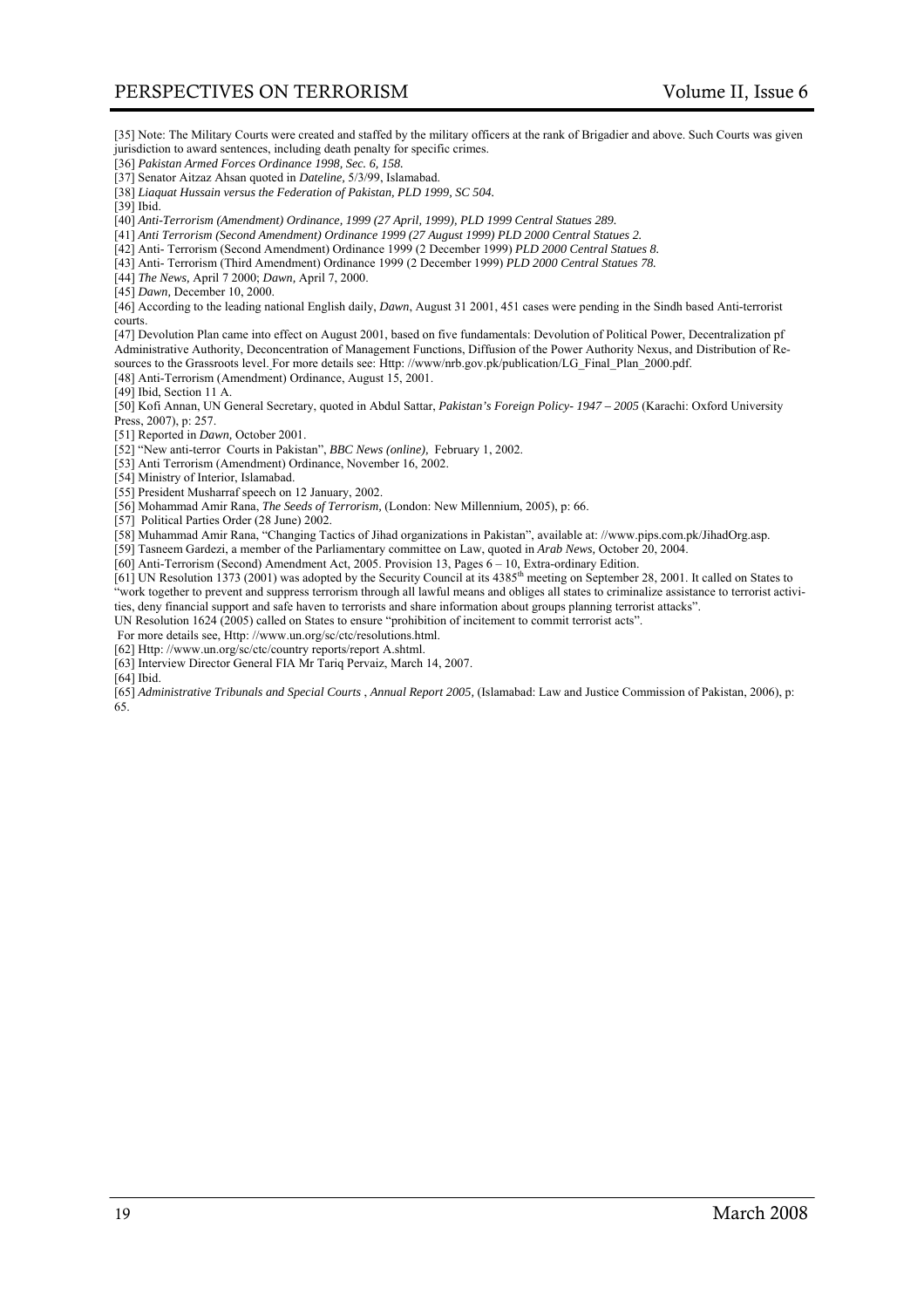# **Leaderless Jihad: The Modern Face of Terror: Book Review**

*By Joshua Sinai* 

Radical Muslims represent a minority within the Muslim world. If most Muslims are not extremists, why are so many young Muslims drawn to extremist interpretations of Islam as the basis for establishing radical regimes in their societies? How do they become radicalized? What is the tipping point from radicalization to terrorism? Finally, how can violent radicalism be countered and defeated?

These questions are discussed in Marc Sageman's important book, "Leaderless Jihad: Terror Networks in the Twenty First Century" (University of Pennsylvania Press, 2008; 208 pages, \$24.95). Dr. Sageman, a forensic psychiatrist and political sociologist, is also a former CIA case officer who worked with the *mujahideen* in Afghanistan in the late 1980s. He is also the author of the groundbreaking *Understanding Terror Networks*, which was published in 2004 and has become one of the leading studies on the global Islamist terror movement.[1]

In "Leaderless Jihad" Dr. Sageman, whom I know professionally, updates and expands his earlier work on what drives radical elements of a society to terrorism. Dr. Sageman's research is unique in the field of al-Qaeda studies, in particular, because of his "evidence-based" approach. Here he has assembled profiles of individual operatives to generate insights about their personal characteristics and motivations, recruitment patterns, organizational formations, and warfare. Whereas his earlier study is based on the compilations drawn from unclassified, open sources of profiles of some 172 individuals; this study is based on more than 500 profiles, making it a valuable resource for the academic community. One drawback of the book is that it does not provide a summary of the database in an appendix.

According to Dr. Sageman, the al-Qaeda-led Islamist social movement consists of several thousand members (out of a worldwide Muslim population of more than one billion). It is "composed of social networks that mobilize people to resort to terrorism. These networks may become formal organizations, like al-Qaeda or its Indonesian affiliate, Jemaah Islamiyah, depending on shifting circumstances." (p. 31)

Moreover, while al-Qaeda "Central" is currently headquartered along the Pakistan-Afghanistan frontier, its "social movement has spread far beyond the original organization." (p. 31) According to Dr. Sageman, this makes the organization even more dangerous because as a social movement it has dramatically grown beyond its organizational origins.

Dr. Sageman believes today's al-Qaeda (and the social movements it has spawned) is the product of three historical waves. The first wave consisted of the "old guard," the veterans of the anti-Soviet campaign in Afghanistan who joined Usama bin Laden in forming the core of al-Qaeda "Central" in the 1980s. The second wave joined al-Qaeda in the 1990s after training in its camps in Afghanistan. Al-Qaeda "Central" was predominant during this phase, closely directing its operations around the world.

The third wave, however, is the post-2001 generation of radicals, who joined al-Qaeda following the overthrow of the Taliban in Afghanistan and the U.S.-led invasion in Iraq. Although it lost its safe haven and training facilities in Afghanistan, the al-Qaeda-led social movement is even more pervasive because of its global reach as well as its links to al-Qaeda "Central" along the Pakistan-Afghan border. Furthermore, the organization has had great success on the Internet, where it has radicalized a new generation of activists, including many among second-generation Muslim immigrants in Europe and North America. This was the group, for example, that carried out the suicide attacks against London's transportation system in July 2005.

How are the members of al-Qaeda's third wave mobilized into becoming "warriors for Islam?" Dr. Sageman writes that they view themselves, rightly or wrongly, as "heroes, fighting for justice and fairness" to transform their societies.

Moreover, Dr. Sageman asserts, their radicalization is facilitated by a four-prong process (which is not necessarily linear): (1) an individual's sense of moral outrage in response to perceived suffering by fellow Muslims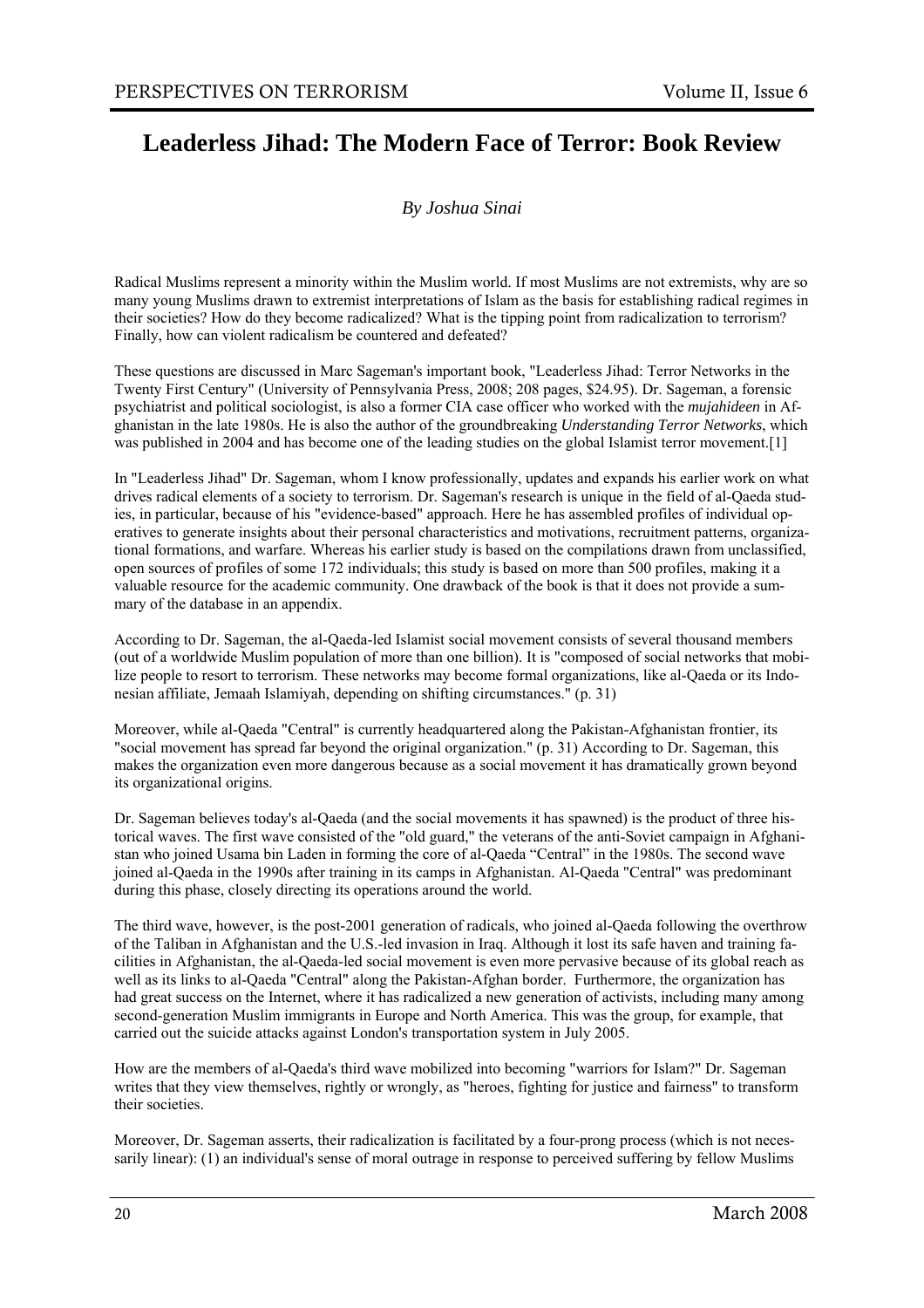around the world; (2) how the individual might interpret such moral outrage within the context of a larger war against Islam; (3) whether or not the sense of "moral outrage" resonates with one's own experience (for example, discrimination or difficulty in making it in Western society) and, finally, (4) being mobilized by networks that take one to the next level of violent radicalization in the form of terrorist cells. To this, I would add a fifth prong (which I would place between Dr. Sageman's first and second prongs): the influence of radical Islamic texts, such as Sayyid Qutb's *Milestones*, which had a profound influence in radicalizing bin Laden, Ayman al-Zawahiri, and other al-Qaeda leaders, operatives, recruits and supporters.

Like any masterpiece, Dr. Sageman's book is not perfect in all aspects. Some of his arguments are insufficiently explained or inadequately sourced. Dr. Sageman's use of citations is inconsistent and incomplete. Some endnotes list the authors' first names and the date of their publications, but not the titles or page numbers. This makes it cumbersome to check the validity of the cited information.

Aside from these criticisms, there is so much more to commend in Dr. Sageman's book. The chapter on "How to Study Terrorism in the Twenty-First Century" is required reading for every university course; similarly, the chapter on "The Atlantic Divide" is a provocative analysis of the different trajectories of radicalization in Europe and the United States, and the chapter on "Terrorism in the Age of the Internet" is one of the finest overviews of this subject.

Dr. Sageman concludes that "the threat from al-Qaeda is self-limiting, [as] is its appeal, and global Islamist terrorism will probably disappear for internal reasons…" because of the atrocities committed by al-Qaeda and those acting on its behalf (p. 150). The most appropriate counter strategy, according to Dr. Sageman, "should be one of restraint with respect to the greater challenge: preventing young Muslims from joining the terrorist social movement..." (p. 150).

To counter the social movement inspired by al-Qaeda, Dr. Sageman proposes a strategy to "take the glory and thrill out of terrorism." Military operations against them should be conducted swiftly and precisely, with such terrorists considered "common criminals" (p. 151). The sense of "moral outrage" by young Muslims can be diminished by helping to resolve local conflicts that al-Qaeda's propaganda highlights as injustices against the Muslim world. The young jihadists want to become heroes, so they need to be provided with alternative role models, such as Muslim soccer stars and other successful community leaders.

This is all true. Aside from addressing their concrete grievances, however, governments still need to formulate effective responses to counter their desire to impose anti-modern religious orthodoxy over their respective societies and communities. What sort of alternative ideologies and role models can be provided to such militants and their supporters that are likely to be embraced by them? Dr. Sageman's book is valuable because researchers can apply this question against his empirical approach and findings in order to advance the state of knowledge on this issue.

Dr. Sageman's incisive observations based on carefully examined evidence, astute insights and scholarship make "Leaderless Jihad" the gold standard in al-Qaeda studies. Like his earlier book, it deserves to be widely read in the field of terrorism studies.

#### *Dr. Joshua Sinai is a program manager for counterterrorism studies at The Analysis Corporation (www.theanalysiscorp.com) in McLean, Virginia, USA.*

This is a revised and expanded version of Dr. Sinai's review of Dr. Sageman's book, which originally appeared in *The Washington Times* on February 19, 2008. Reprinted with permission.

#### NOTES:

[1] See my review of Dr. Sageman's *Understanding Terror Networks* in The Washington Times, May 25, 2004.